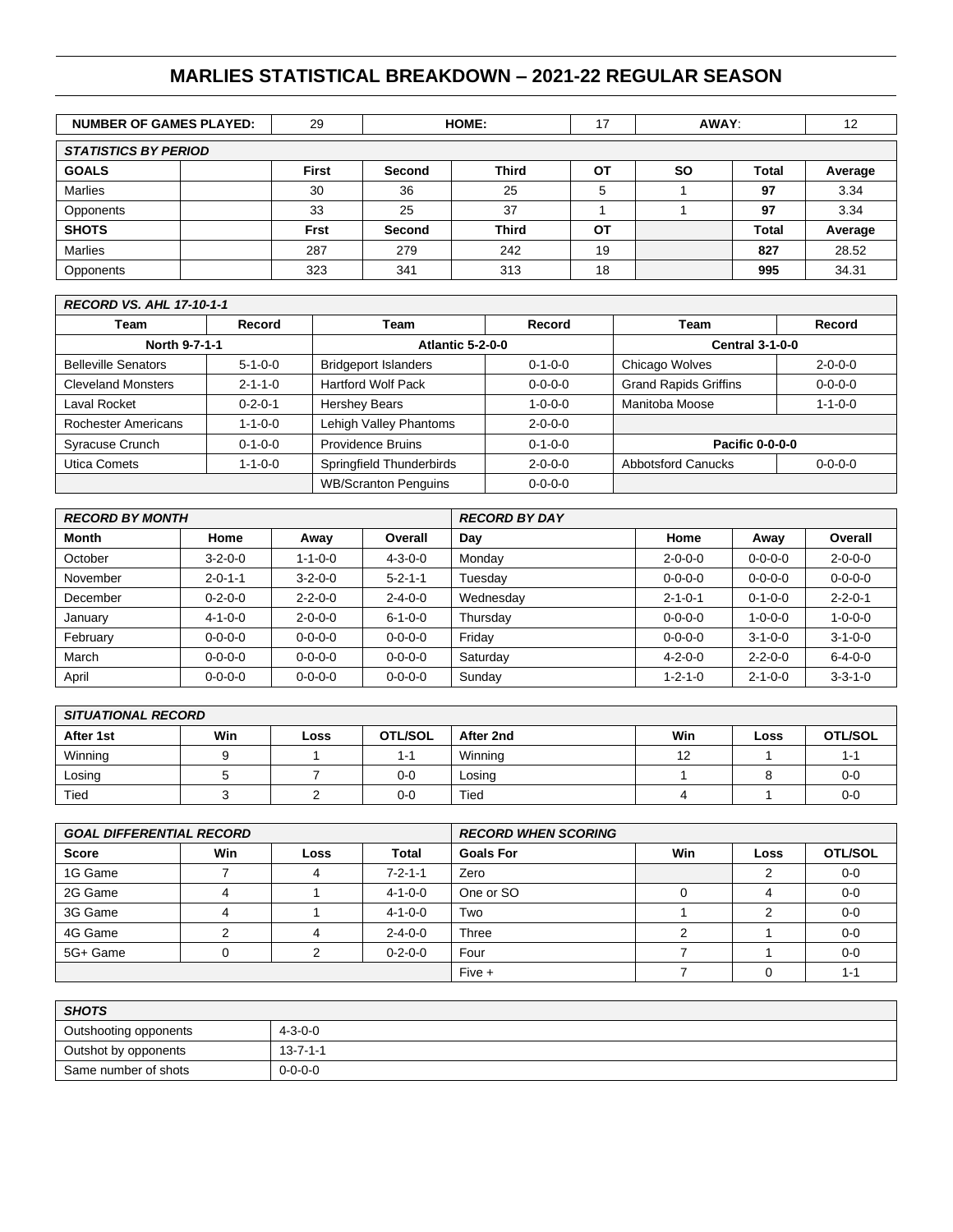## **2021-22 MARLIES GAME-BY-GAME SUMMARY**

| #              | <b>DATE</b>        | <b>OPPONENT</b>                 | <b>SCORE</b>      | <b>RECORD</b>     | <b>PTS</b>     | <b>GOAL SCORERS</b>                                                      | GWG/SO                  | <b>GOALTENDER</b>                               |
|----------------|--------------------|---------------------------------|-------------------|-------------------|----------------|--------------------------------------------------------------------------|-------------------------|-------------------------------------------------|
| $\mathbf{1}$   | Oct. 16            | Manitoba                        | $5 - 1 - W$       | $1 - 0 - 0 - 0$   | 2              | B. Seney (2), J. Ho-Sang (2), J. Anderson                                | J. Ho-Sang              | E. Källgren (34/35) W                           |
| $\overline{c}$ | Oct. 17            | Manitoba                        | $5 - 0 - L$       | $1 - 1 - 0 - 0$   | $\overline{2}$ |                                                                          |                         | E. Källgren (30/35) L                           |
| 3              | Oct. 23            | Rochester                       | $7 - 3 - L$       | $1 - 2 - 0 - 0$   | $\overline{2}$ | B. Seney (2), K. Semyonov                                                |                         | E. Källgren (3/7) L,<br>A. D'Agostini (18/21)   |
| 4              | Oct. 24            | Cleveland                       | $3 - 2 - W$<br>SO | $2 - 2 - 0 - 0$   | $\overline{4}$ | M. Michaelis, J. Anderson, M. Abramov                                    | M. Abramov              | J. Woll (38/40) W                               |
| 5              | Oct. 27            | @ Laval                         | $5 - 0 - L$       | $2 - 3 - 0 - 0$   | $\overline{4}$ |                                                                          |                         | J. Woll (24/29) L,<br>E. Källgren (8/8)         |
| 6              | Oct. 29            | @ Belleville                    | $5 - 2 - W$       | $3 - 3 - 0 - 0$   | 6              | M. Hollowell, J. Ho-Sang (2), B. Menell,<br>J. Anderson                  | <b>B.</b> Menell        | E. Källgren (26/28) W                           |
| 7              | Oct. 30            | <b>Belleville</b>               | $5 - 2 - W$       | $4 - 3 - 0 - 0$   | 8              | K. Rubīns, A. Steeves (2), J. Ho-Sang,<br>B. McMann                      | A. Steeves              | J. Woll (20/22) W                               |
| 8              | Nov. 5             | @ Rochester                     | $4 - 1 - W$       | $5 - 3 - 0 - 0$   | 10             | B. Seney, J. Ho-Sang, M. Abramov,<br>A. Steeves                          | J. Ho-Sang              | E. Källgren (30/31) W                           |
| 9              | Nov. 6             | @ Utica                         | $5 - 2 - L$       | $5 - 4 - 0 - 0$   | 10             | A. Steeves (2)                                                           |                         | M. Hutchinson (24/27) L                         |
| 10             | Nov. 13            | @ Chicago                       | $5 - 1 - W$       | $6 - 4 - 0 - 0$   | 12             | B. McMann, K. Gabriel, S. Der-<br>Arguchintsev, M. Michaelis, P. Gogolev | K. Gabriel              | E. Källgren (38/39) W                           |
| 11             | Nov. 14            | @ Chicago                       | $2 - 1 - W$<br>OT | $7 - 4 - 0 - 0$   | 14             | C. Douglas, S. Der-Arguchintsev                                          | S. Der-<br>Arguchintsev | M. Hutchinson (37/38) W                         |
| 12             | Nov. 17            | Laval                           | $6 - 5 - L$<br>SO | $7 - 4 - 0 - 1$   | 15             | B. Seney (2), J. Ho-Sang, J. Anderson,<br>S. Der-Arguchintsev            |                         | E. Källgren (13/14),<br>M. Hutchinson (24/28) L |
| 13             | Nov. 20            | Lehigh Valley                   | $3 - 2 - W$<br>ОT | $8 - 4 - 0 - 1$   | 17             | M. Michaelis, R. Clune, J. Ho-Sang                                       | J. Ho-Sang              | M. Hutchinson (24/26) W                         |
| 14             | Nov. 21            | Cleveland                       | $6 - 5 - L$<br>ОT | $8 - 4 - 1 - 1$   | 18             | B. Seney, C. Douglas, J. Kopacka,<br>P. Gogolev, A. Steeves              |                         | M. Hutchinson (41/47) L                         |
| 15             | Nov. 26            | @ Cleveland                     | $5 - 1 - L$       | $8 - 5 - 1 - 1$   | 18             | J. Anderson                                                              |                         | M. Hutchinson (28/33) L                         |
| 16             | Nov. 27            | Cleveland                       | $4 - 3 - W$<br>ОT | $9 - 5 - 1 - 1$   | 20             | J. Ho-Sang, R. Chyzowski,<br>S. Der-Arguchintsev, A. Steeves             | A. Steeves              | K. Petruzzelli (30/33) W                        |
| 17             | Dec. 5             | Laval                           | $5 - 1 - L$       | $9 - 6 - 1 - 1$   | 20             | <b>B.</b> Seney                                                          |                         | P. Mrázek (22/26) L                             |
| 18             | Dec. 10            | @ Springfield                   | $4 - 2 - W$       | $10-6-1-1$        | 22             | J. Anderson (3), B. McMann                                               | J. Anderson             | E. Källgren (37/39) W                           |
| 19             | Dec. 11            | @ Bridgeport                    | 5-4 – L           | $10 - 7 - 1 - 1$  | 22             | J. Duszak, B. Seney, C. Douglas,<br>J. Kopacka                           |                         | M. Hutchinson (26/31) L                         |
| 20             | Dec. 12            | @ Providence                    | $5 - 1 - L$       | $10 - 8 - 1 - 1$  | 22             | B. McMann                                                                |                         | J. Woll (36/41) L                               |
| 21             | Dec. 15            | Syracuse                        | $4 - 2 - L$       | $10 - 9 - 1 - 1$  | 22             | B. McMann, P. Gogolev                                                    |                         | E. Källgren (28/32) L                           |
| 22             | Dec. 30            | @ Belleville                    | $5 - 2 - W$       | $11 - 9 - 1 - 1$  | 24             | B. Seney, J. Ho-Sang, A. Suomela,<br>C. Douglas, K. Clifford             | A. Suomela              | J. Woll (45/47) W                               |
| 23             | Jan. 1             | <b>Belleville</b>               | $2 - 1 - L$       | $11 - 10 - 1 - 1$ | 24             | M. Abramov                                                               |                         | E. Källgren (27/29) L                           |
| 24             | Jan. 3             | <b>Belleville</b>               | $4 - 2 - W$       | $12 - 10 - 1 - 1$ | 26             | R. Chyzowski, B. McMann, M. Hollowell,<br>J. Blandisi                    | M. Hollowell            | J. Woll (24/26) W                               |
| 25             | Jan. 5             | Utica                           | $6 - 4 - W$       | $13 - 10 - 1 - 1$ | 28             | A. Steeves, M. Hellickson, B. Seney,<br>J. Anderson (2), M. Abramov      | M. Abramov              | E. Källgren (32/36) W                           |
| 26             | Jan. 10            | Springfield                     | $5 - 4 - W$       | $14 - 10 - 1 - 1$ | 30             | A. Suomela (2), A. Steeves, B. McMann,<br>J. Blandisi                    | J. Blandisi             | J. Woll (37/41) W                               |
| 27             | Jan. 12            | <b>Belleville</b>               | $4 - 2 - W$       | $15 - 10 - 1 - 1$ | 32             | S. Der-Arguchintsev, F. Král, B. McMann,<br>A. Suomela                   | B. McMann               | E. Källgren (37/39) W                           |
| 28             | Jan. 15            | @ Hershev                       | $4 - 3 - W$<br>OT | $16 - 10 - 1 - 1$ | 34             | F. Král, A. Steeves (2), J. Ho-Sang                                      | A. Steeves              | J. Woll (26/28),<br>E. Källgren (15/16) W       |
| 29             | Jan. 16            | @ Lehigh Valley                 | $4 - 3 - W$<br>ОT | $17 - 10 - 1 - 1$ | 36             | J. Anderson (3), B. Seney                                                | J. Anderson             | E. Källgren (22/25) W                           |
| 30             | Jan. 19            | @ Hartford                      |                   |                   |                |                                                                          |                         |                                                 |
| 31             | Jan. 21            | @ WB/Scranton                   |                   |                   |                |                                                                          |                         |                                                 |
| 32<br>33       | Jan. 22<br>Jan. 24 | @ WB/Scranton<br>@ Grand Rapids |                   |                   |                |                                                                          |                         |                                                 |
| 34             | Jan. 28            | @ Belleville                    |                   |                   |                |                                                                          |                         |                                                 |
| 35             | Jan. 29            | @ Belleville                    |                   |                   |                |                                                                          |                         |                                                 |
| 36             | Feb. 2             | @ Grand Rapids                  |                   |                   |                |                                                                          |                         |                                                 |
| 37             | Feb. 3             | @ Cleveland                     |                   |                   |                |                                                                          |                         |                                                 |
| 38             | Feb. 5             | Rochester                       |                   |                   |                |                                                                          |                         |                                                 |
| 39             | Feb. 16            | Utica                           |                   |                   |                |                                                                          |                         |                                                 |
| 40             | Feb. 18            | @ Belleville                    |                   |                   |                |                                                                          |                         |                                                 |
| 41             | Feb. 19            | <b>Belleville</b>               |                   |                   |                |                                                                          |                         |                                                 |
| 42             | Feb. 21            | Laval                           |                   |                   |                |                                                                          |                         |                                                 |
| 43             | Feb. 23            | Laval                           |                   |                   |                |                                                                          |                         |                                                 |
| 44             | Feb. 26            | @ Rochester                     |                   |                   |                |                                                                          |                         |                                                 |
| 45             | Feb. 27            | Rochester                       |                   |                   |                |                                                                          |                         |                                                 |
| 46             | Mar. 2             | Abbotsford                      |                   |                   |                |                                                                          |                         |                                                 |
| 47             | Mar. 5             | @ Cleveland                     |                   |                   |                |                                                                          |                         |                                                 |
| 48             | Mar. 9             | Abbotsford                      |                   |                   |                |                                                                          |                         |                                                 |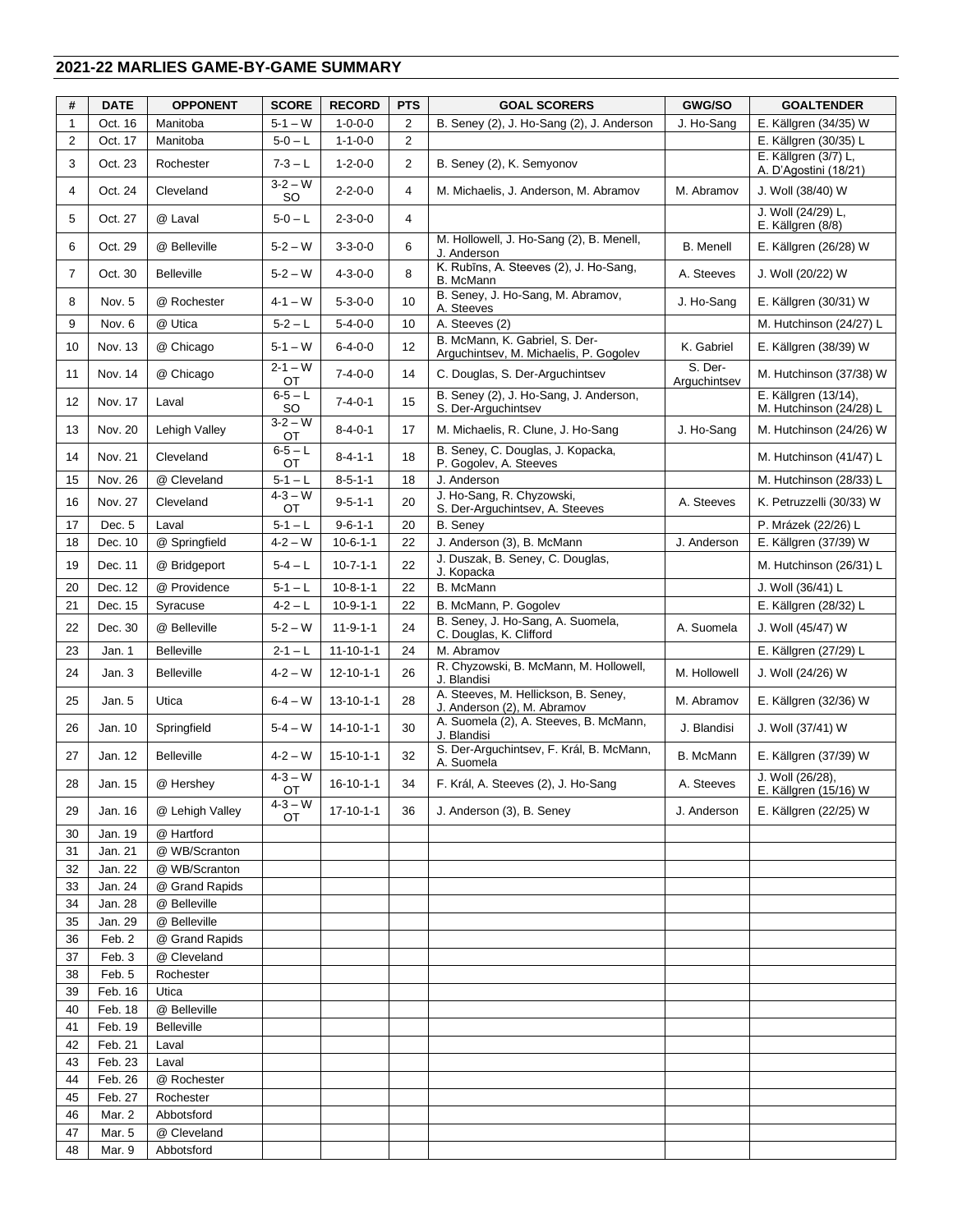| 49 | Mar. 11 | @ Utica             |  |  |  |
|----|---------|---------------------|--|--|--|
| 50 | Mar. 12 | @ Syracuse          |  |  |  |
| 51 | Mar. 17 | Hershey             |  |  |  |
| 52 | Mar. 19 | Chicago             |  |  |  |
| 53 | Mar. 20 | Chicago             |  |  |  |
| 54 | Mar. 22 | WB/Scranton         |  |  |  |
| 55 | Mar. 23 | WB/Scranton         |  |  |  |
| 56 | Mar. 25 | @ Rochester         |  |  |  |
| 57 | Mar. 26 | Bridgeport          |  |  |  |
| 58 | Mar. 29 | @ Abbotsford        |  |  |  |
| 59 | Mar. 30 | @ Abbotsford        |  |  |  |
| 60 | Apr. 1  | @ Manitoba          |  |  |  |
| 61 | Apr. 3  | @ Manitoba          |  |  |  |
| 62 | Apr. 6  | Syracuse            |  |  |  |
| 63 | Apr. 9  | <b>Grand Rapids</b> |  |  |  |
| 64 | Apr. 10 | <b>Grand Rapids</b> |  |  |  |
| 65 | Apr. 15 | Hartford            |  |  |  |
| 66 | Apr. 16 | @ Syracuse          |  |  |  |
| 67 | Apr. 20 | @ Belleville        |  |  |  |
| 68 | Apr. 22 | @ Laval             |  |  |  |
| 69 | Apr. 24 | Belleville          |  |  |  |
| 70 |         |                     |  |  |  |
| 71 |         |                     |  |  |  |
| 72 |         |                     |  |  |  |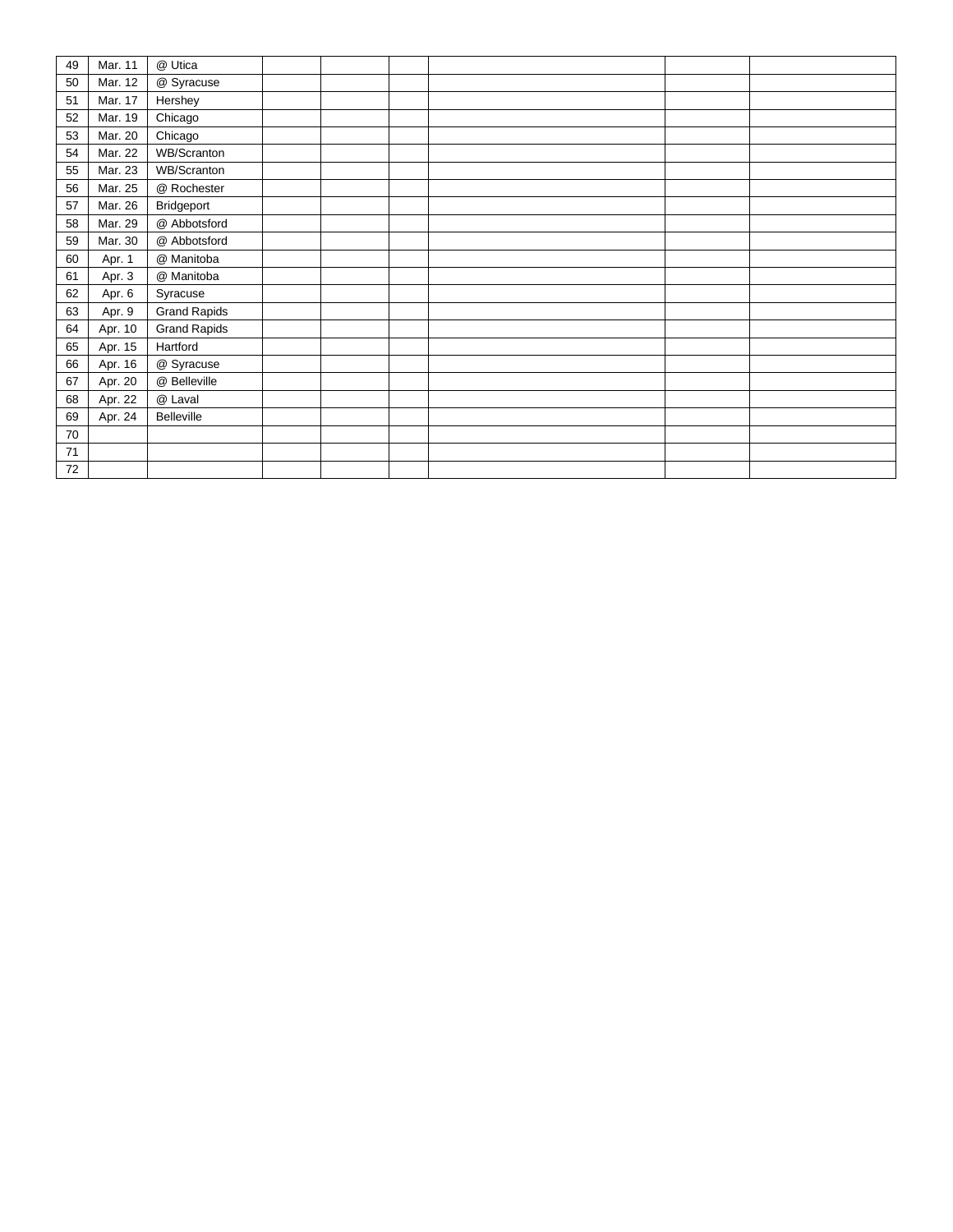### **2021-22 MARLIES PLAYER GAME-BY-GAME SUMMARY**

*Skaters: Goals-Assists, (+/-) / Shots, PIM Bold = Point Streak Goalies: Goals Allowed/Shots, Decision (DNS / DNF – Did Not Start / Did Not Finish)*

| <b>DATE</b>        | <b>OPPONENT</b>          | <b>HOEFENMAYER</b>               | <b>BIEGA</b>             | <b>KRYS</b>                 | <b>KAPCHECK</b>             | <b>KIVIHALME</b>             | <b>KRÁL</b>                     |
|--------------------|--------------------------|----------------------------------|--------------------------|-----------------------------|-----------------------------|------------------------------|---------------------------------|
| Oct. 16            | Manitoba                 | #2<br><b>NWT</b>                 | #3<br>$0-0, +1/4, 2$     | #4<br><b>NWT</b>            | #5<br><b>NWT</b>            | #6<br><b>DND</b>             | #7<br>$0-0, +2/0, 0$            |
| Oct. 17            | Manitoba                 | <b>NWT</b>                       | $0-0, 0/1, 0$            | <b>NWT</b>                  | <b>NWT</b>                  | $0-0, -3/1, 0$               | $0-0, 0/0, 0$                   |
| Oct. 23            | Rochester                | <b>NWT</b>                       | $0-0, -2/0, 0$           | <b>NWT</b>                  | <b>NWT</b>                  | <b>DND</b>                   | $0-1, -1/4, 0$                  |
| Oct. 24            | Cleveland                | <b>NWT</b>                       | $0-0, 0/1, 0$            | <b>NWT</b>                  | <b>NWT</b>                  | $0-0, +1/1, 2$               | $0-0, 0/4, 0$                   |
| Oct. 27            | @ Laval                  | <b>NWT</b>                       | $0-0, 0/0, 10$           | <b>NWT</b>                  | <b>NWT</b>                  | $0-0, -1/1, 0$               | $0-0, -1/3, 0$                  |
| Oct. 29            | @ Belleville             | <b>NWT</b>                       | <b>SUSP</b>              | <b>NWT</b>                  | <b>NWT</b>                  | <b>INJ</b>                   | $0-0, +1/1, 0$                  |
| Oct. 30            | <b>Belleville</b>        | <b>NWT</b>                       | <b>SUSP</b>              | <b>NWT</b>                  | <b>NWT</b>                  | $\overline{N}$               | $0-1, +2/2, 0$                  |
| Nov. 5             | @ Rochester              | <b>NWT</b>                       | $0-1, +2/2, 0$           | <b>NWT</b>                  | <b>NWT</b>                  | <b>INJ</b>                   | $0-0, 0/1, 0$                   |
| Nov. 6             | @ Utica                  | <b>NWT</b>                       | $0-0, +1/2, 0$           | <b>NWT</b>                  | <b>NWT</b>                  | <b>INJ</b>                   | $0-0, +1/0, 0$                  |
| Nov. 13            | @ Chicago                | $0-2, +2/1, 4$                   | $0-1, +1/2, 0$           | <b>NWT</b>                  | <b>NWT</b>                  | <b>INJ</b>                   | $0-0, -1/0, 0$                  |
| Nov. 14            | @ Chicago                | $0-0, 0/0, 0$                    | $0-1, +1/0, 4$           | <b>NWT</b>                  | <b>NWT</b>                  | $\overline{N}$               | $0-0, +1/3, 0$                  |
| Nov. 17            | Laval                    | $0-0, -2/0, 2$                   | $0-0, +4/1, 0$           | <b>NWT</b>                  | <b>NWT</b>                  | <b>INJ</b>                   | $0-0, +1/0, 2$                  |
| Nov. 20            | <b>Lehigh Valley</b>     | <b>DND</b>                       | $0-0, -2/2, 0$           | <b>NWT</b>                  | <b>NWT</b>                  | <b>INJ</b>                   | $0-0, -1/0, 0$                  |
| Nov. 21            | Cleveland                | <b>DND</b>                       | $0-0, -1/0, 0$           | <b>NWT</b>                  | <b>NWT</b>                  | <b>INJ</b>                   | $0-0, -1/2, 2$                  |
| Nov. 26            | @ Cleveland              | <b>DND</b>                       | $0-0, -1/1, 2$           | <b>NWT</b>                  | <b>NWT</b>                  | $\overline{INJ}$             | <b>DND</b>                      |
| Nov. 27            | Cleveland                | $0-0, 0/0, 0$                    | $0-0, 0/2, 0$            | <b>NWT</b>                  | <b>NWT</b>                  | $\overline{N}$               | $\overline{INJ}$                |
| Dec. 5             | Laval                    | <b>DND</b>                       | $0-1, 0/5, 2$            | <b>NWT</b>                  | <b>NWT</b>                  | $\overline{INJ}$             | $0-0, -2/0, 2$                  |
| Dec. 10            | @ Springfield            | $0-1, +1/0, 0$                   | <b>NWT</b>               | <b>NWT</b>                  | <b>DND</b>                  | <b>INJ</b>                   | $0-0, +1/2, 0$                  |
| Dec. 11            | @ Bridgeport             | <b>DND</b>                       | <b>NWT</b>               | $0-0, 0/2, 2$               | <b>DND</b>                  | $\overline{INJ}$             | $0-0, -1/0, 0$                  |
| Dec. 12<br>Dec. 15 | @ Providence<br>Syracuse | $0-0, -1/1, 2$<br>$0-0, -1/3, 0$ | <b>NWT</b><br><b>NWT</b> | $0-0, 0/1, 0$<br><b>DND</b> | <b>DND</b><br>$0-1, 0/1, 2$ | <b>INJ</b><br>$\overline{N}$ | $0-1, -2/1, 0$<br>$0-1, 0/1, 2$ |
| Dec. 30            | @ Belleville             | <b>DND</b>                       | <b>NWT</b>               | <b>NWT</b>                  | $0-0, 0/0, 0$               | <b>NWT</b>                   | $0-2, +3/2, 2$                  |
| Jan. 1             | <b>Belleville</b>        | <b>DND</b>                       | <b>NWT</b>               | $0-0, 0/0, 0$               | <b>NWT</b>                  | <b>NWT</b>                   | $0-1, -1/1, 0$                  |
| Jan. 3             | <b>Belleville</b>        | <b>DND</b>                       | <b>NWT</b>               | $0-0, -1/1, 0$              | <b>NWT</b>                  | <b>DND</b>                   | $0-0, -1/2, 2$                  |
| Jan. 5             | Utica                    | <b>DND</b>                       | <b>NWT</b>               | $0-1, 0/1, 2$               | <b>NWT</b>                  | <b>DND</b>                   | $0-1, 0/2, 0$                   |
| Jan. 10            | Springfield              | <b>DND</b>                       | <b>NWT</b>               | <b>DND</b>                  | <b>NWT</b>                  | <b>DND</b>                   | $0-3, +3/2, 0$                  |
| Jan. 12            | <b>Belleville</b>        | <b>DND</b>                       | <b>NWT</b>               | <b>DND</b>                  | <b>NWT</b>                  | <b>DND</b>                   | $1-0, -2/3, 0$                  |
| Jan. 15            | @ Hershey                | <b>DND</b>                       | <b>NWT</b>               | $0-1, +1/2, 0$              | <b>NWT</b>                  | <b>DND</b>                   | $1-0, +2/2, 2$                  |
| Jan. 16            | @ Lehigh Valley          | <b>DND</b>                       | <b>NWT</b>               | $0-0, +1/2, 0$              | <b>NWT</b>                  | <b>DND</b>                   | $0-1, 0/1, 0$                   |
| Jan. 19            | @ Hartford               |                                  |                          |                             |                             |                              |                                 |
| Jan. 21            | @ WB/Scranton            |                                  |                          |                             |                             |                              |                                 |
| Jan. 22            | @ WB/Scranton            |                                  |                          |                             |                             |                              |                                 |
| Jan. 24            | @ Grand Rapids           |                                  |                          |                             |                             |                              |                                 |
| Jan. 28            | @ Belleville             |                                  |                          |                             |                             |                              |                                 |
| Jan. 29            | @ Belleville             |                                  |                          |                             |                             |                              |                                 |
| Feb. 2             | @ Grand Rapids           |                                  |                          |                             |                             |                              |                                 |
| Feb. 3             | @ Cleveland              |                                  |                          |                             |                             |                              |                                 |
| Feb. 5             | Rochester                |                                  |                          |                             |                             |                              |                                 |
| Feb. 16            | Utica                    |                                  |                          |                             |                             |                              |                                 |
| Feb. 18            | @ Belleville             |                                  |                          |                             |                             |                              |                                 |
| Feb. 19            | <b>Belleville</b>        |                                  |                          |                             |                             |                              |                                 |
| Feb. 21            | Laval                    |                                  |                          |                             |                             |                              |                                 |
| Feb. 23            | Laval                    |                                  |                          |                             |                             |                              |                                 |
| Feb. 26<br>Feb. 27 | @ Rochester<br>Rochester |                                  |                          |                             |                             |                              |                                 |
| Mar. 2             | Abbotsford               |                                  |                          |                             |                             |                              |                                 |
| Mar. 5             | @ Cleveland              |                                  |                          |                             |                             |                              |                                 |
| Mar. 9             | Abbotsford               |                                  |                          |                             |                             |                              |                                 |
| Mar. 11            | @ Utica                  |                                  |                          |                             |                             |                              |                                 |
| Mar. 12            | @ Syracuse               |                                  |                          |                             |                             |                              |                                 |
| Mar. 17            | Hershey                  |                                  |                          |                             |                             |                              |                                 |
| Mar. 19            | Chicago                  |                                  |                          |                             |                             |                              |                                 |
| Mar. 20            | Chicago                  |                                  |                          |                             |                             |                              |                                 |
| Mar. 22            | WB/Scranton              |                                  |                          |                             |                             |                              |                                 |
| Mar. 23            | <b>WB/Scranton</b>       |                                  |                          |                             |                             |                              |                                 |
| Mar. 25            | @ Rochester              |                                  |                          |                             |                             |                              |                                 |
| Mar. 26            | <b>Bridgeport</b>        |                                  |                          |                             |                             |                              |                                 |
| Mar. 29            | @ Abbotsford             |                                  |                          |                             |                             |                              |                                 |
| Mar. 30            | @ Abbotsford             |                                  |                          |                             |                             |                              |                                 |
| Apr. 1             | @ Manitoba               |                                  |                          |                             |                             |                              |                                 |
| Apr. 3             | @ Manitoba               |                                  |                          |                             |                             |                              |                                 |
| Apr. 6             | Syracuse                 |                                  |                          |                             |                             |                              |                                 |
| Apr. 9             | <b>Grand Rapids</b>      |                                  |                          |                             |                             |                              |                                 |
| Apr. 10            | <b>Grand Rapids</b>      |                                  |                          |                             |                             |                              |                                 |
| Apr. 15            | Hartford                 |                                  |                          |                             |                             |                              |                                 |
| Apr. 16            | @ Syracuse               |                                  |                          |                             |                             |                              |                                 |
| Apr. 20<br>Apr. 22 | @ Belleville<br>@ Laval  |                                  |                          |                             |                             |                              |                                 |
| Apr. 24            | Belleville               |                                  |                          |                             |                             |                              |                                 |
|                    |                          |                                  |                          |                             |                             |                              |                                 |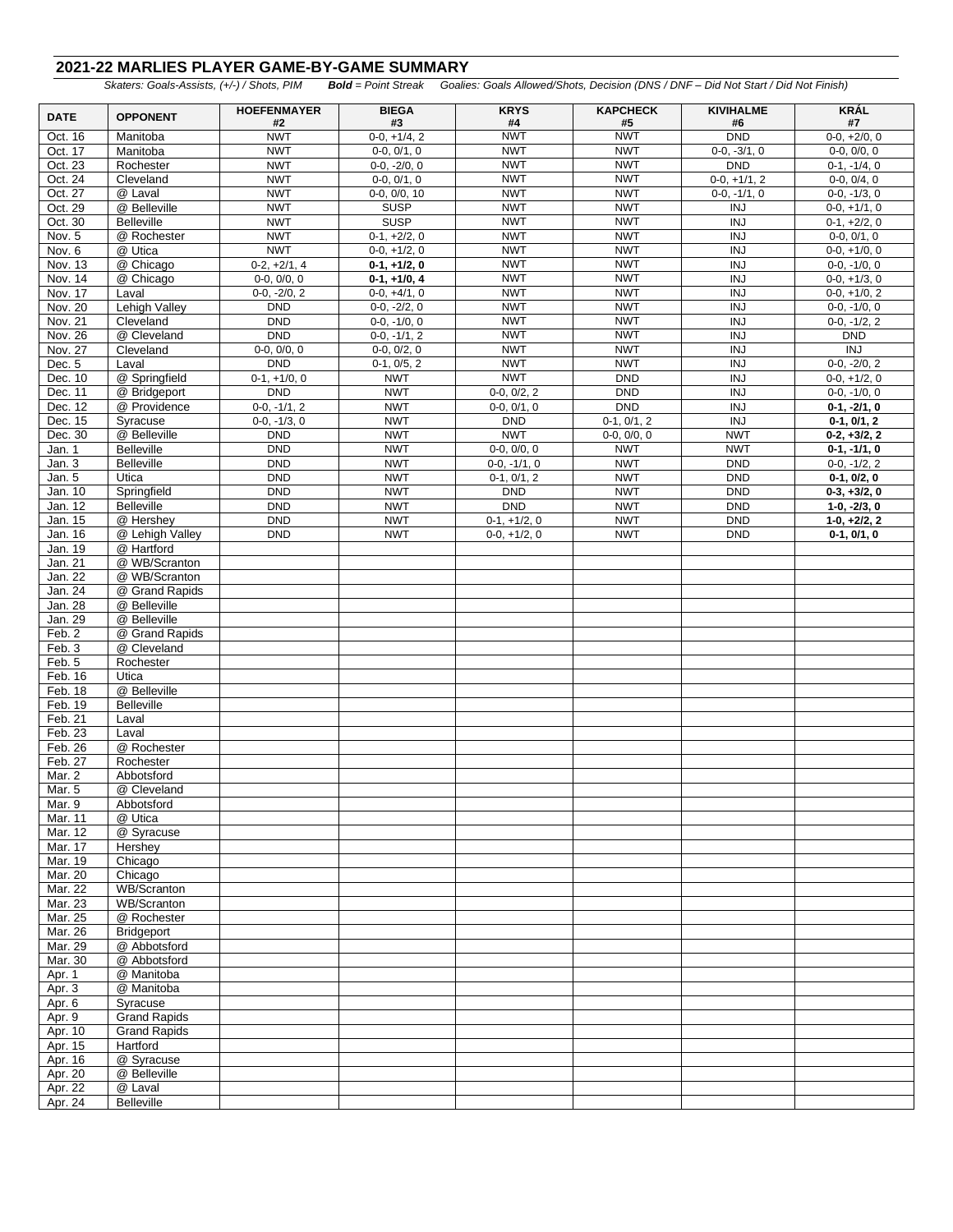| <b>DATE</b>          | <b>OPPONENT</b>                  | <b>McMANN</b><br>#9              | <b>O'BRIEN</b><br>#10        | <b>HOLLOWELL</b><br>#11          | <b>HELLICKSON</b><br>#12     | <b>SENEY</b><br>#13              | <b>SUOMELA</b><br>#14            |
|----------------------|----------------------------------|----------------------------------|------------------------------|----------------------------------|------------------------------|----------------------------------|----------------------------------|
| Oct. 16              | Manitoba                         | <b>NWT</b>                       | <b>NWT</b>                   | $0-0, 0/0, 0$                    | <b>DND</b>                   | $2-0, +2/4, 2$                   | $\overline{N}$                   |
| Oct. 17              | Manitoba                         | <b>NWT</b>                       | <b>NWT</b>                   | $0-0, -2/0, 2$                   | <b>DND</b>                   | $0-0, 0/3, 2$                    | <b>INJ</b>                       |
| Oct. 23              | Rochester                        | <b>NWT</b>                       | <b>NWT</b>                   | <b>DND</b>                       | $0-1, -3/0, 0$               | $2-0, -1/4, 0$                   | <b>INJ</b>                       |
| Oct. 24              | Cleveland                        | <b>NWT</b>                       | <b>NWT</b>                   | $0-0, 0/2, 0$                    | <b>DND</b>                   | $0-0, +1/2, 6$                   | <b>INJ</b>                       |
| Oct. 27              | @ Laval                          | <b>NWT</b>                       | <b>NWT</b>                   | <b>DND</b>                       | <b>DND</b>                   | $0-0, 0/1, 9$                    | <b>INJ</b>                       |
| Oct. 29              | @ Belleville                     | <b>NWT</b><br>$1-0, +1/3, 0$     | <b>NWT</b><br><b>NWT</b>     | $1-0, +1/3, 0$<br>$0-1, +1/2, 2$ | <b>DND</b>                   | $0-0, +1/2, 0$                   | <b>INJ</b><br><b>INJ</b>         |
| Oct. 30<br>Nov. 5    | <b>Belleville</b><br>@ Rochester | $0-1, +1/1, 2$                   | <b>NWT</b>                   | $0-0, 0/2, 0$                    | $0-0, +1/3, 2$<br><b>NWT</b> | $0-0, -1/3, 0$<br>$1-1, 0/2, 0$  | <b>INJ</b>                       |
| Nov. 6               | @ Utica                          | $0-0, 0/0, 0$                    | <b>NWT</b>                   | <b>DND</b>                       | <b>NWT</b>                   | $0-0, -2/1, 0$                   | <b>INJ</b>                       |
| Nov. 13              | @ Chicago                        | $1-1, +2/3, 0$                   | <b>NWT</b>                   | <b>DND</b>                       | <b>INJ</b>                   | $0-0, +1/2, 0$                   | <b>INJ</b>                       |
| Nov. 14              | @ Chicago                        | $0-1, +1/1, 0$                   | <b>NWT</b>                   | <b>DND</b>                       | <b>INJ</b>                   | $0-0, 0/1, 0$                    | <b>INJ</b>                       |
| Nov. 17              | Laval                            | $0-0, 0/1, 0$                    | <b>NWT</b>                   | <b>DND</b>                       | $\overline{N}$               | $2-1, +2/6, 4$                   | $\overline{INJ}$                 |
| Nov. 20              | Lehigh Valley                    | <b>DND</b>                       | <b>NWT</b>                   | <b>DND</b>                       | <b>INJ</b>                   | $0-2, 0/3, 0$                    | <b>INJ</b>                       |
| Nov. 21<br>Nov. 26   | Cleveland<br>@ Cleveland         | $0-0, -2/1, 0$<br>$0-0, -1/3, 0$ | <b>NWT</b><br><b>NWT</b>     | <b>DND</b><br><b>DND</b>         | <b>DND</b><br>$0-0, -1/1, 0$ | $1-1, +2/2, 0$<br>$0-0, -2/2, 0$ | <b>INJ</b><br><b>INJ</b>         |
| Nov. 27              | Cleveland                        | $0-0, 0/1, 0$                    | <b>NWT</b>                   | <b>DND</b>                       | $0-0, 0/2, 2$                | $0-0, -1/0, 6$                   | <b>INJ</b>                       |
| Dec. 5               | Laval                            | $0-0, -1/3, 0$                   | <b>NWT</b>                   | <b>DND</b>                       | $0-0, -1/2, 2$               | $1-0, 0/5, 0$                    | INJ                              |
| Dec. 10              | @ Springfield                    | $1-0, 0/5, 0$                    | <b>NWT</b>                   | $0-0, 0/2, 0$                    | $0-0, 0/2, 0$                | $0-1, 0/2, 2$                    | $0-1, 0/1, 0$                    |
| Dec. 11              | @ Bridgeport                     | $0-0, -2/2, 0$                   | <b>NWT</b>                   | $0-1, 0/0, 0$                    | $0-0, -1/0, 0$               | $1-0, +2/3, 0$                   | $0-0, 0/0, 0$                    |
| Dec. 12              | @ Providence                     | $1-0, +1/4, 0$                   | <b>NWT</b>                   | <b>DND</b>                       | $0-0.01/1.0$                 | <b>NWT</b>                       | $0-0, -1/2, 0$                   |
| Dec. 15<br>Dec. 30   | Syracuse<br>@ Belleville         | $1-0, 0/6, 0$<br>$0-0, 0/2, 0$   | $0-0, -2/0, 0$<br><b>DND</b> | <b>DND</b><br>$0-1, 0/1, 0$      | <b>DND</b><br>$0-0, 0/0, 0$  | <b>NWT</b><br>$1-1, +2/3, 2$     | $0-0, -1/0, 0$<br>$1-0, +1/4, 0$ |
| Jan. 1               | <b>Belleville</b>                | $0-0, -1/1, 0$                   | <b>NWT</b>                   | $0-1, -1/1, 2$                   | $0-0, 0/0, 2$                | $0-0, 0/4, 0$                    | $0-0, 0/2, 2$                    |
| Jan. 3               | <b>Belleville</b>                | $1-0, +1/3, 0$                   | <b>NWT</b>                   | $1-1, +3/2, 0$                   | $0-0, +2/0, 2$               | $0-1, +1/4, 0$                   | $0-0, -2/1, 0$                   |
| Jan. 5               | Utica                            | $0-0, 0/1, 0$                    | <b>NWT</b>                   | $0-1, +3/2, 0$                   | $1-2, +4/2, 0$               | $1-2, +3/3, 0$                   | $0-0, 0/1, 0$                    |
| Jan. 10              | Springfield                      | $1-0.0/4.0$                      | <b>NWT</b>                   | $0-0, -2/0, 0$                   | $0-0, 0/1, 0$                | <b>NWT</b>                       | $2 - 1, +3/5, 0$                 |
| Jan. 12              | <b>Belleville</b>                | $1-0, +1/2, 2$                   | <b>NWT</b>                   | $0-2, +1/0, 0$                   | $0-0, +2/1, 0$               | <b>NWT</b>                       | $1-1, 0/3, 0$                    |
| Jan. 15              | @ Hershey<br>@ Lehigh Valley     | <b>INJ</b>                       | <b>NWT</b>                   | $0-1, -2/2, 0$                   | $0-0, -1/0, 2$               | <b>NWT</b><br>$1-2, +1/1, 0$     | $0-0, 0/2, 0$                    |
| Jan. 16<br>Jan. 19   | @ Hartford                       | INJ                              | <b>NWT</b>                   | $0-0, 0/1, 0$                    | <b>DND</b>                   |                                  | $0-1, +1/1, 0$                   |
| Jan. 21              | @ WB/Scranton                    |                                  |                              |                                  |                              |                                  |                                  |
| Jan. 22              | @ WB/Scranton                    |                                  |                              |                                  |                              |                                  |                                  |
| Jan. 24              | @ Grand Rapids                   |                                  |                              |                                  |                              |                                  |                                  |
| Jan. 28              | @ Belleville                     |                                  |                              |                                  |                              |                                  |                                  |
| Jan. 29              | @ Belleville<br>@ Grand Rapids   |                                  |                              |                                  |                              |                                  |                                  |
| Feb. 2<br>Feb. 3     | @ Cleveland                      |                                  |                              |                                  |                              |                                  |                                  |
| Feb. 5               | Rochester                        |                                  |                              |                                  |                              |                                  |                                  |
| Feb. 16              | Utica                            |                                  |                              |                                  |                              |                                  |                                  |
| Feb. 18              | @ Belleville                     |                                  |                              |                                  |                              |                                  |                                  |
| Feb. 19              | <b>Belleville</b>                |                                  |                              |                                  |                              |                                  |                                  |
| Feb. $21$<br>Feb. 23 | Laval<br>Laval                   |                                  |                              |                                  |                              |                                  |                                  |
| Feb. 26              | @ Rochester                      |                                  |                              |                                  |                              |                                  |                                  |
| Feb. 27              | Rochester                        |                                  |                              |                                  |                              |                                  |                                  |
| Mar. 2               | Abbotsford                       |                                  |                              |                                  |                              |                                  |                                  |
| Mar. 5               | @ Cleveland                      |                                  |                              |                                  |                              |                                  |                                  |
| Mar. 9               | Abbotsford                       |                                  |                              |                                  |                              |                                  |                                  |
| Mar. 11<br>Mar. 12   | @ Utica<br>@ Syracuse            |                                  |                              |                                  |                              |                                  |                                  |
| Mar. 17              | Hershey                          |                                  |                              |                                  |                              |                                  |                                  |
| Mar. 19              | Chicago                          |                                  |                              |                                  |                              |                                  |                                  |
| Mar. 20              | Chicago                          |                                  |                              |                                  |                              |                                  |                                  |
| Mar. 22              | <b>WB/Scranton</b>               |                                  |                              |                                  |                              |                                  |                                  |
| Mar. 23<br>Mar. 25   | WB/Scranton<br>@ Rochester       |                                  |                              |                                  |                              |                                  |                                  |
| Mar. 26              | Bridgeport                       |                                  |                              |                                  |                              |                                  |                                  |
| Mar. 29              | @ Abbotsford                     |                                  |                              |                                  |                              |                                  |                                  |
| Mar. 30              | @ Abbotsford                     |                                  |                              |                                  |                              |                                  |                                  |
| Apr. 1               | @ Manitoba                       |                                  |                              |                                  |                              |                                  |                                  |
| Apr. 3               | @ Manitoba                       |                                  |                              |                                  |                              |                                  |                                  |
| Apr. 6<br>Apr. 9     | Syracuse<br><b>Grand Rapids</b>  |                                  |                              |                                  |                              |                                  |                                  |
| Apr. 10              | <b>Grand Rapids</b>              |                                  |                              |                                  |                              |                                  |                                  |
| Apr. 15              | Hartford                         |                                  |                              |                                  |                              |                                  |                                  |
| Apr. 16              | @ Syracuse                       |                                  |                              |                                  |                              |                                  |                                  |
| Apr. 20              | @ Belleville                     |                                  |                              |                                  |                              |                                  |                                  |
| Apr. 22              | @ Laval<br><b>Belleville</b>     |                                  |                              |                                  |                              |                                  |                                  |
| Apr. 24              |                                  |                                  |                              |                                  |                              |                                  |                                  |
|                      |                                  |                                  |                              |                                  |                              |                                  |                                  |
|                      |                                  |                                  |                              |                                  |                              |                                  |                                  |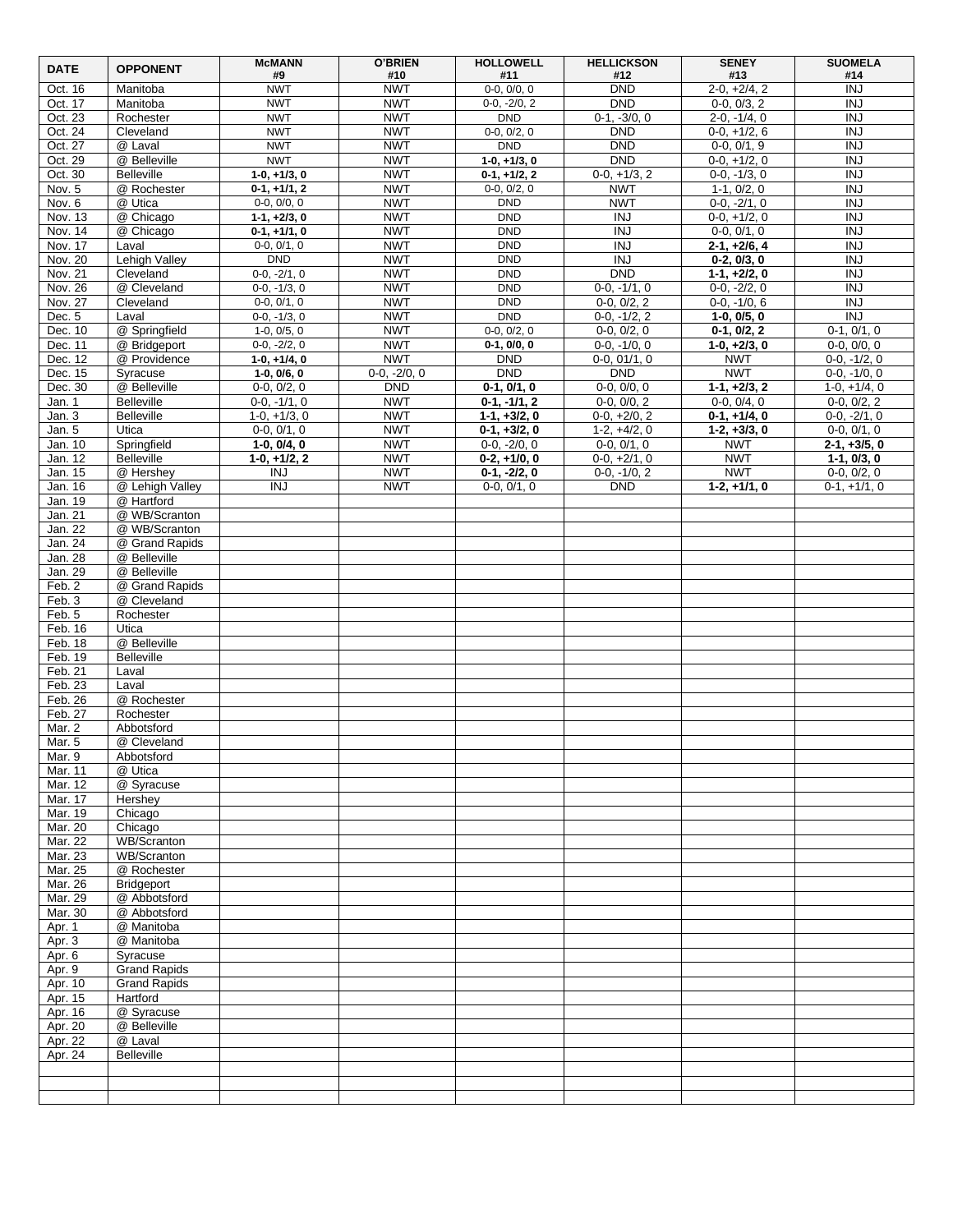| <b>DATE</b>        | <b>OPPONENT</b>                  | <b>STEEVES</b>                   | <b>CLUNE</b>                    | <b>DER-ARGUCHINTSEV</b>          | <b>DUSZAK</b>                    | <b>CHYZOWSKI</b>                 | <b>PIETRONIRO</b>        |
|--------------------|----------------------------------|----------------------------------|---------------------------------|----------------------------------|----------------------------------|----------------------------------|--------------------------|
| Oct. 16            | Manitoba                         | #16<br><b>INJ</b>                | #17<br>$0-0, 0/1, 0$            | #19<br>$0-1, +1/0, 0$            | #21<br>$0/2, +1/1, 6$            | #23<br><b>NWT</b>                | #24<br><b>NWT</b>        |
| Oct. 17            | Manitoba                         | <b>INJ</b>                       | $0-0, 0/0, 0$                   | $0-0, -1/2, 0$                   | <b>DND</b>                       | <b>NWT</b>                       | <b>NWT</b>               |
| Oct. 23            | Rochester                        | $\overline{INJ}$                 | $0-0, 0/1, 4$                   | $0-0, -1/4, 0$                   | $0-0, -1/0, 0$                   | <b>NWT</b>                       | <b>NWT</b>               |
| Oct. 24            | Cleveland                        | <b>INJ</b>                       | $0-0, 0/0, 0$                   | $0-1, +1/3, 0$                   | <b>DND</b>                       | <b>NWT</b>                       | <b>NWT</b>               |
| Oct. 27            | @ Laval                          | <b>INJ</b>                       | $0-0, 0/1, 32$                  | $0-0, -2/1, 2$                   | <b>DND</b>                       | <b>NWT</b>                       | <b>NWT</b>               |
| Oct. 29            | @ Belleville                     | $0-1, +1/5, 0$                   | <b>SUSP</b>                     | $0-1, -1/0, 0$                   | $0-2, +1/2, 0$                   | <b>NWT</b>                       | <b>NWT</b>               |
| Oct. 30            | <b>Belleville</b>                | $2-0, +3/5, 0$                   | $0-1, +1/0, 0$                  | $0-1, -1/0, 0$                   | $0-1, 0/1, 0$                    | <b>NWT</b>                       | <b>NWT</b>               |
| Nov. 5             | @ Rochester                      | $1-0, +1/2, 0$                   | <b>DND</b>                      | $0-1, -1/3, 0$                   | $0-0, 0/1, 0$                    | <b>NWT</b>                       | <b>NWT</b>               |
| Nov. 6<br>Nov. 13  | @ Utica<br>@ Chicago             | $2-0, -1/5, 2$<br>$0-0, -1/1, 0$ | $0-0, 0/0, 0$<br>$0-1, +2/0, 0$ | $0-0, -2/3, 0$<br>$1-0, +1/1, 0$ | $0-0, 0/3, 2$<br>$0-1, +1/1, 2$  | <b>NWT</b><br><b>NWT</b>         | <b>NWT</b><br><b>NWT</b> |
| Nov. 14            | @ Chicago                        | $0-0, 0/2, 0$                    | $0-0, 0/3, 0$                   | $1-0, +1/1, 0$                   | $0-1, 0/2, 0$                    | <b>NWT</b>                       | <b>NWT</b>               |
| Nov. 17            | Laval                            | $0-1, 0/5, 0$                    | $0-0, 0/0, 0$                   | $1-1, +1/2, 2$                   | $0-1, 0/2, 0$                    | <b>NWT</b>                       | <b>NWT</b>               |
| Nov. 20            | Lehigh Valley                    | $0-0, 0/0, 0$                    | $1-0, +2/1, 0$                  | $0-0, -2/2, 0$                   | $0-2, +3/0, 2$                   | <b>NWT</b>                       | <b>NWT</b>               |
| Nov. 21            | Cleveland                        | $1-1, 0/3, 0$                    | $0-0, -1/1, 0$                  | $0-2, -3/1, 0$                   | $0-2, +1/1, 2$                   | <b>NWT</b>                       | <b>NWT</b>               |
| Nov. 26            | @ Cleveland                      | $0-1, -1/6, 2$                   | $0-0, -1/1, 2$                  | $0-0, 0/2, 0$                    | $0-1, -2/3, 0$                   | $0-0, -1/0, 0$                   | <b>NWT</b>               |
| Nov. 27            | Cleveland                        | $1-1, +1/5, 0$                   | $0-0, 0/1, 0$                   | $1-0, +1/3, 0$                   | $0-1, +1/2, 2$                   | $1-0, +1/2, 0$                   | <b>NWT</b>               |
| Dec. 5<br>Dec. 10  | Laval<br>@ Springfield           | $0-0, -1/4, 0$<br><b>NWT</b>     | $0-0, -2/1, 0$<br>$0-0, 0/1, 5$ | $0-1, +1/0, 0$                   | $0-0, -2/1, 0$<br>$0-2, -1/4, 4$ | $0-0, -1/0, 0$<br>$0-0, 0/1, 0$  | <b>NWT</b><br><b>DND</b> |
| Dec. 11            | @ Bridgeport                     | <b>NWT</b>                       | $0-0, +1/2, 0$                  | $0-0, 0/0, 0$<br>$0-0, -2/1, 0$  | $1-2, +1/4, 2$                   | $0-0, -1/1, 0$                   | <b>DND</b>               |
| Dec. 12            | @ Providence                     | <b>NWT</b>                       | $0-0, -2/0, 7$                  | $0-0, -2/1, 0$                   | $0-0, 0/0, 2$                    | $0-0, -3/0, 0$                   | $0-0, -2/1, 5$           |
| Dec. 15            | Syracuse                         | <b>NWT</b>                       | <b>DND</b>                      | $0-0, 0/1, 2$                    | <b>INJ</b>                       | <b>DND</b>                       | $0-0, -3/1, 0$           |
| Dec. 30            | @ Belleville                     | $0-2, +1/2, 0$                   | <b>DND</b>                      | $0-0, -1/1, 0$                   | <b>INJ</b>                       | <b>DND</b>                       | <b>DND</b>               |
| Jan. 1             | <b>Belleville</b>                | $0-0, -1/4, 0$                   | <b>DND</b>                      | $0-0, 0/0, 0$                    | <b>INJ</b>                       | <b>DND</b>                       | <b>NWT</b>               |
| Jan. 3             | <b>Belleville</b>                | $0-0, +1/3, 0$                   | <b>DND</b>                      | $0-0, -1/0, 4$                   | $\overline{N}$                   | $1-0, +1/1, 5$                   | <b>NWT</b>               |
| Jan. 5             | Utica                            | $1-0, 0/2, 0$                    | <b>DND</b>                      | $0-0, -1/2, 0$                   | <b>INJ</b>                       | $0-0, -1/3, 0$                   | <b>NWT</b>               |
| Jan. 10<br>Jan. 12 | Springfield<br><b>Belleville</b> | $1-1, +2/3, 2$<br>$0-0, -1/3, 2$ | $0-0, 0/0, 0$<br>$0-0, -1/1, 0$ | $0-0, -1/1, 2$<br>$1-1, +1/2, 0$ | $0-1, 0/2, 2$<br>$0-0, 0/1, 2$   | $0-0, -1/0, 0$<br>$0-0, -1/0, 0$ | <b>NWT</b><br><b>NWT</b> |
| Jan. 15            | @ Hershey                        | $2-0, +1/5, 0$                   | $0-0, 0/0, 0$                   | <b>INJ</b>                       | <b>DND</b>                       | $0-0, 0/0, 0$                    | <b>NWT</b>               |
| Jan. 16            | @ Lehigh Valley                  | $0-1, -1/4, 0$                   | $0-0, -1/0, 5$                  | <b>INJ</b>                       | $0-2, -1/3, 2$                   | $0-0, -1/0, 0$                   | <b>NWT</b>               |
| Jan. 19            | @ Hartford                       |                                  |                                 |                                  |                                  |                                  |                          |
| Jan. 21            | @ WB/Scranton                    |                                  |                                 |                                  |                                  |                                  |                          |
| Jan. 22            | @ WB/Scranton                    |                                  |                                 |                                  |                                  |                                  |                          |
| Jan. 24            | @ Grand Rapids                   |                                  |                                 |                                  |                                  |                                  |                          |
| Jan. 28<br>Jan. 29 | @ Belleville<br>@ Belleville     |                                  |                                 |                                  |                                  |                                  |                          |
| Feb. 2             | @ Grand Rapids                   |                                  |                                 |                                  |                                  |                                  |                          |
| Feb. 3             | @ Cleveland                      |                                  |                                 |                                  |                                  |                                  |                          |
| Feb. 5             | Rochester                        |                                  |                                 |                                  |                                  |                                  |                          |
| Feb. 16            | Utica                            |                                  |                                 |                                  |                                  |                                  |                          |
| Feb. 18            | @ Belleville                     |                                  |                                 |                                  |                                  |                                  |                          |
| Feb. 19            | <b>Belleville</b>                |                                  |                                 |                                  |                                  |                                  |                          |
| Feb. 21<br>Feb. 23 | Laval<br>Laval                   |                                  |                                 |                                  |                                  |                                  |                          |
| Feb. 26            | @ Rochester                      |                                  |                                 |                                  |                                  |                                  |                          |
| Feb. 27            | Rochester                        |                                  |                                 |                                  |                                  |                                  |                          |
| Mar. 2             | Abbotsford                       |                                  |                                 |                                  |                                  |                                  |                          |
| Mar. 5             | @ Cleveland                      |                                  |                                 |                                  |                                  |                                  |                          |
| Mar. 9             | Abbotsford                       |                                  |                                 |                                  |                                  |                                  |                          |
| Mar. 11<br>Mar. 12 | @ Utica<br>@ Syracuse            |                                  |                                 |                                  |                                  |                                  |                          |
| Mar. 17            | Hershey                          |                                  |                                 |                                  |                                  |                                  |                          |
| Mar. 19            | Chicago                          |                                  |                                 |                                  |                                  |                                  |                          |
| Mar. 20            | Chicago                          |                                  |                                 |                                  |                                  |                                  |                          |
| Mar. 22            | WB/Scranton                      |                                  |                                 |                                  |                                  |                                  |                          |
| Mar. 23            | <b>WB/Scranton</b>               |                                  |                                 |                                  |                                  |                                  |                          |
| Mar. 25            | @ Rochester                      |                                  |                                 |                                  |                                  |                                  |                          |
| Mar. 26<br>Mar. 29 | Bridgeport<br>@ Abbotsford       |                                  |                                 |                                  |                                  |                                  |                          |
| Mar. 30            | @ Abbotsford                     |                                  |                                 |                                  |                                  |                                  |                          |
| Apr. 1             | @ Manitoba                       |                                  |                                 |                                  |                                  |                                  |                          |
| Apr. $3$           | @ Manitoba                       |                                  |                                 |                                  |                                  |                                  |                          |
| Apr. 6             | Syracuse                         |                                  |                                 |                                  |                                  |                                  |                          |
| Apr.9              | <b>Grand Rapids</b>              |                                  |                                 |                                  |                                  |                                  |                          |
| Apr. 10            | <b>Grand Rapids</b>              |                                  |                                 |                                  |                                  |                                  |                          |
| Apr. 15<br>Apr. 16 | Hartford<br>@ Syracuse           |                                  |                                 |                                  |                                  |                                  |                          |
| Apr. 20            | @ Belleville                     |                                  |                                 |                                  |                                  |                                  |                          |
| Apr. 22            | @ Laval                          |                                  |                                 |                                  |                                  |                                  |                          |
| Apr. 24            | <b>Belleville</b>                |                                  |                                 |                                  |                                  |                                  |                          |
|                    |                                  |                                  |                                 |                                  |                                  |                                  |                          |
|                    |                                  |                                  |                                 |                                  |                                  |                                  |                          |
|                    |                                  |                                  |                                 |                                  |                                  |                                  |                          |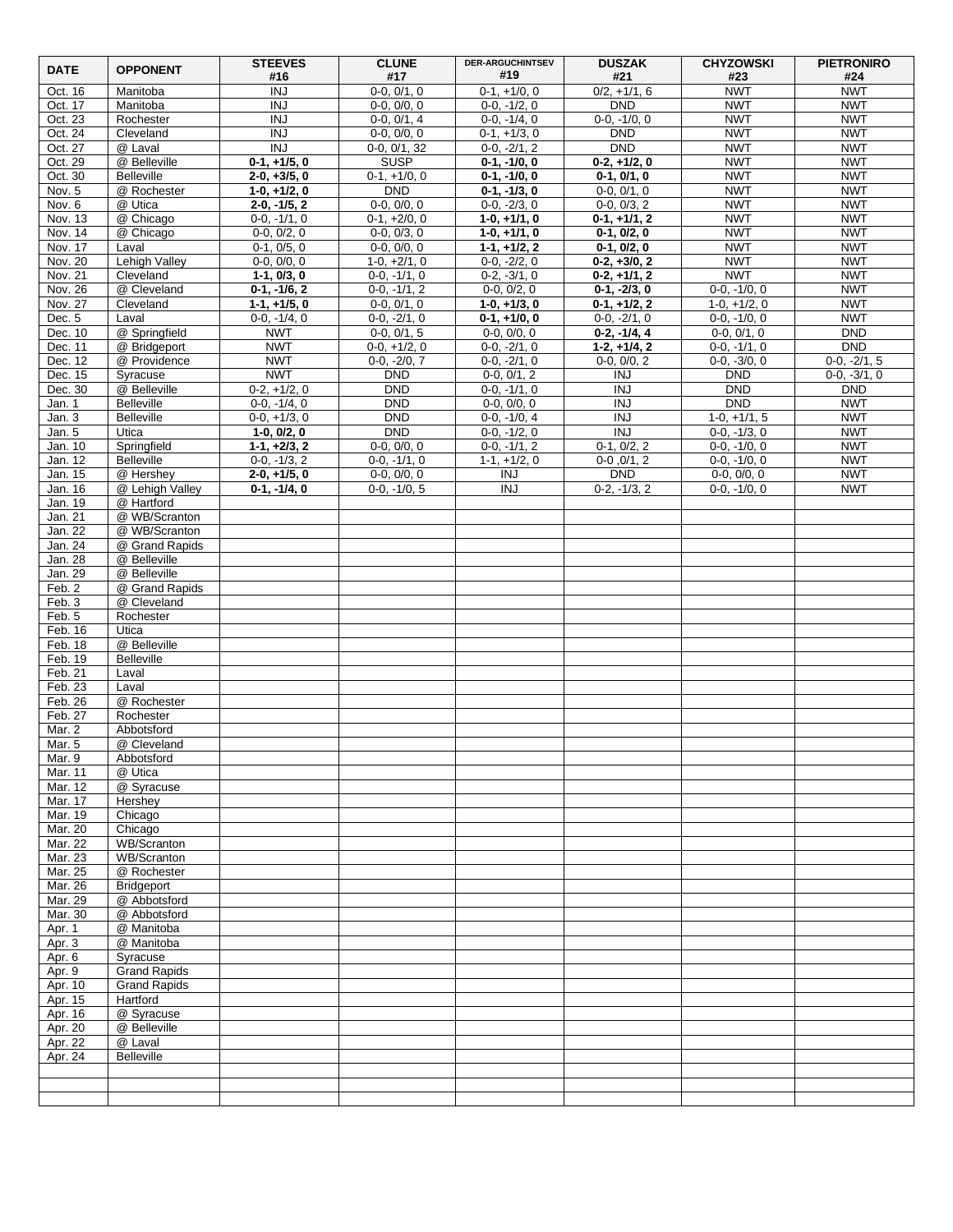| <b>DATE</b>        | <b>OPPONENT</b>                | <b>ANDERSON</b><br>#28           | <b>GABRIEL</b><br>#29           | <b>WOLL</b><br>#31            | <b>HUTCHINSON</b><br>#30  | <b>D'AGOSTINI</b><br>#35 | <b>DOUGLAS</b><br>#39            |
|--------------------|--------------------------------|----------------------------------|---------------------------------|-------------------------------|---------------------------|--------------------------|----------------------------------|
| Oct. 16            | Manitoba                       | $1-0, +2/2, 0$                   | $0-0, 0/2, 0$                   | <b>NWT</b>                    | <b>NWT</b>                | <b>BACKUP</b>            | DND                              |
| Oct. 17            | Manitoba                       | $0-0, 0/2, 0$                    | $0-0, 0/1, 2$                   | <b>NWT</b>                    | <b>NWT</b>                | <b>BACKUP</b>            | $0-0, -1/0, 6$                   |
| Oct. 23            | Rochester                      | $0-1, -1/2, 0$                   | $0-0, 0/0, 0$                   | <b>NWT</b>                    | <b>NWT</b>                | 18/21, DNS               | $0-1, -1/0, 0$                   |
| Oct. 24            | Cleveland                      | $1-0, +1/6, 0$                   | <b>DND</b>                      | 33/35, SO/W                   | <b>NWT</b>                | <b>DND</b>               | $0-0, -1/0, 0$                   |
| Oct. 27            | @ Laval<br>@ Belleville        | $0-0, 0/2, 0$                    | $0-0, 0/1, 27$<br>$0-0, 0/4, 0$ | 24/29, L/DNF<br><b>BACKUP</b> | <b>NWT</b><br><b>NWT</b>  | <b>DND</b><br><b>DND</b> | $0-0, 0/0, 15$                   |
| Oct. 29<br>Oct. 30 | <b>Belleville</b>              | $1-0, 0/3, 0$<br>$0-0, -1/4, 0$  | <b>DND</b>                      | 20/22, W                      | <b>NWT</b>                | <b>DND</b>               | $0-0, -1/1, 2$<br>$0-1, +1/0, 2$ |
| Nov. 5             | @ Rochester                    | $0-0, +1/1, 0$                   | $0-0, 0/0, 0$                   | <b>NWT</b>                    | <b>BACKUP</b>             | <b>NWT</b>               | DND                              |
| Nov. 6             | @ Utica                        | $0-0, -2/2, 0$                   | $0-0, 0/1, 5$                   | <b>NWT</b>                    | 24/27, L                  | <b>NWT</b>               | $0-0, 0/0, 2$                    |
| Nov. 13            | @ Chicago                      | <b>NWT</b>                       | $1-0, +1/3, 0$                  | <b>NWT</b>                    | <b>BACKUP</b>             | <b>NWT</b>               | $0-1, +2/1, 0$                   |
| Nov. 14            | @ Chicago                      | <b>NWT</b>                       | $0-0, +1/0, 0$                  | <b>NWT</b>                    | 37/38, OT/W               | <b>NWT</b>               | $1-0, +1/5, 0$                   |
| Nov. 17            | Laval                          | $1-0.0/2.0$                      | $0-1, +1/1, 0$                  | <b>NWT</b>                    | 24/28, SO/L, DNS          | <b>NWT</b>               | $0-0, -1/1, 0$                   |
| Nov. 20            | Lehigh Valley                  | $0-0, 0/1, 15$                   | $0-0, -1/1, 2$                  | <b>NWT</b>                    | 24/26, OT/W               | <b>NWT</b>               | $0-1, +1/1, 2$                   |
| Nov. 21            | Cleveland                      | <b>NWT</b>                       | <b>DND</b>                      | <b>NWT</b>                    | 41/47, OT/L               | <b>NWT</b>               | $1-0, +1/1, 0$                   |
| Nov. 26<br>Nov. 27 | @ Cleveland<br>Cleveland       | $1-0, -1/1, 0$<br>$0-1, 0/3, 0$  | $0-0, 0/2, 0$<br>$0-0, 0/1, 0$  | <b>NWT</b><br><b>NWT</b>      | 28/33, L<br><b>BACKUP</b> | <b>NWT</b><br><b>NWT</b> | $0-0, 0/1, 5$<br>$0-1, +1/1, 0$  |
| Dec. 5             | Laval                          | <b>NWT</b>                       | <b>INJ</b>                      | <b>NWT</b>                    | <b>NWT</b>                | <b>NWT</b>               | $0-0, -1/5, 0$                   |
| Dec. 10            | @ Springfield                  | $3-0, 0/4, 0$                    | <b>NWT</b>                      | <b>NWT</b>                    | <b>BACKUP</b>             | <b>NWT</b>               | $0-0, -1/4, 2$                   |
| Dec. 11            | @ Bridgeport                   | $0-1, +1/1, 0$                   | <b>NWT</b>                      | <b>DND</b>                    | 26/31, L                  | <b>NWT</b>               | $1-0, 0/5, 2$                    |
| Dec. 12            | @ Providence                   | $0-0, -1/7, 0$                   | <b>NWT</b>                      | 36/41, L                      | <b>DND</b>                | <b>NWT</b>               | $0-0, 0/3, 0$                    |
| Dec. 15            | Syracuse                       | $0-1, 0/5, 0$                    | <b>NWT</b>                      | DND                           | <b>BACKUP</b>             | <b>NWT</b>               | $0-1, 0/1, 0$                    |
| Dec. 30            | @ Belleville                   | $0-0, +2/1, 0$                   | <b>NWT</b>                      | 45/47, W                      | <b>NWT</b>                | <b>NWT</b>               | $1-0, +1/4, 2$                   |
| Jan. 1             | <b>Belleville</b>              | $0-0, 0/4, 0$                    | <b>NWT</b>                      | <b>BACKUP</b>                 | <b>NWT</b>                | <b>NWT</b>               | $0-0, -2/0, 2$                   |
| Jan. 3<br>Jan. 5   | <b>Belleville</b><br>Utica     | $0-0, -1/3, 0$<br>$2-1, +4/2, 0$ | <b>NWT</b><br><b>NWT</b>        | 24/26, W<br><b>BACKUP</b>     | <b>NWT</b><br><b>NWT</b>  | <b>NWT</b><br><b>NWT</b> | $0-1, 0/0, 0$<br>$0-1, -1/2, 0$  |
| Jan. 10            | Springfield                    | <b>NWT</b>                       | <b>NWT</b>                      | 37/41. W                      | <b>NWT</b>                | <b>NWT</b>               | $0-0, -1/0, 0$                   |
| Jan. 12            | <b>Belleville</b>              | <b>NWT</b>                       | <b>NWT</b>                      | <b>BACKUP</b>                 | <b>NWT</b>                | <b>NWT</b>               | $0-0, 0/2, 0$                    |
| Jan. 15            | @ Hershey                      | <b>NWT</b>                       | <b>NWT</b>                      | 26/28, DNF                    | <b>NWT</b>                | <b>NWT</b>               | $0-1, +1/0, 0$                   |
| Jan. 16            | @ Lehigh Valley                | $3-0, +1/6, 0$                   | <b>NWT</b>                      | <b>INJ</b>                    | <b>NWT</b>                | <b>NWT</b>               | $0-0, 0/0, 0$                    |
| Jan. 19            | @ Hartford                     |                                  |                                 |                               |                           |                          |                                  |
| Jan. 21            | @ WB/Scranton                  |                                  |                                 |                               |                           |                          |                                  |
| Jan. 22            | @ WB/Scranton                  |                                  |                                 |                               |                           |                          |                                  |
| Jan. 24<br>Jan. 28 | @ Grand Rapids<br>@ Belleville |                                  |                                 |                               |                           |                          |                                  |
| Jan. 29            | @ Belleville                   |                                  |                                 |                               |                           |                          |                                  |
| Feb. 2             | @ Grand Rapids                 |                                  |                                 |                               |                           |                          |                                  |
| Feb. 3             | @ Cleveland                    |                                  |                                 |                               |                           |                          |                                  |
| Feb. 5             | Rochester                      |                                  |                                 |                               |                           |                          |                                  |
| Feb. 16            | Utica                          |                                  |                                 |                               |                           |                          |                                  |
| Feb. 18            | @ Belleville                   |                                  |                                 |                               |                           |                          |                                  |
| Feb. 19<br>Feb. 21 | <b>Belleville</b><br>Laval     |                                  |                                 |                               |                           |                          |                                  |
| Feb. 23            | Laval                          |                                  |                                 |                               |                           |                          |                                  |
| Feb. 26            | @ Rochester                    |                                  |                                 |                               |                           |                          |                                  |
| Feb. 27            | Rochester                      |                                  |                                 |                               |                           |                          |                                  |
| Mar. 2             | Abbotsford                     |                                  |                                 |                               |                           |                          |                                  |
| Mar. 5             | @ Cleveland                    |                                  |                                 |                               |                           |                          |                                  |
| Mar. 9             | Abbotsford                     |                                  |                                 |                               |                           |                          |                                  |
| Mar. 11            | @ Utica                        |                                  |                                 |                               |                           |                          |                                  |
| Mar. 12<br>Mar. 17 | @ Syracuse<br>Hershev          |                                  |                                 |                               |                           |                          |                                  |
| Mar. 19            | Chicago                        |                                  |                                 |                               |                           |                          |                                  |
| Mar. 20            | Chicago                        |                                  |                                 |                               |                           |                          |                                  |
| Mar. 22            | WB/Scranton                    |                                  |                                 |                               |                           |                          |                                  |
| Mar. 23            | WB/Scranton                    |                                  |                                 |                               |                           |                          |                                  |
| Mar. 25            | @ Rochester                    |                                  |                                 |                               |                           |                          |                                  |
| Mar. 26            | <b>Bridgeport</b>              |                                  |                                 |                               |                           |                          |                                  |
| Mar. 29<br>Mar. 30 | @ Abbotsford<br>@ Abbotsford   |                                  |                                 |                               |                           |                          |                                  |
| Apr. $1$           | @ Manitoba                     |                                  |                                 |                               |                           |                          |                                  |
| Apr. 3             | @ Manitoba                     |                                  |                                 |                               |                           |                          |                                  |
| Apr. 6             | Syracuse                       |                                  |                                 |                               |                           |                          |                                  |
| Apr. 9             | <b>Grand Rapids</b>            |                                  |                                 |                               |                           |                          |                                  |
| Apr. 10            | <b>Grand Rapids</b>            |                                  |                                 |                               |                           |                          |                                  |
| Apr. 15            | Hartford                       |                                  |                                 |                               |                           |                          |                                  |
| Apr. 16<br>Apr. 20 | @ Syracuse<br>@ Belleville     |                                  |                                 |                               |                           |                          |                                  |
| Apr. 22            | @ Laval                        |                                  |                                 |                               |                           |                          |                                  |
| Apr. 24            | <b>Belleville</b>              |                                  |                                 |                               |                           |                          |                                  |
|                    |                                |                                  |                                 |                               |                           |                          |                                  |
|                    |                                |                                  |                                 |                               |                           |                          |                                  |
|                    |                                |                                  |                                 |                               |                           |                          |                                  |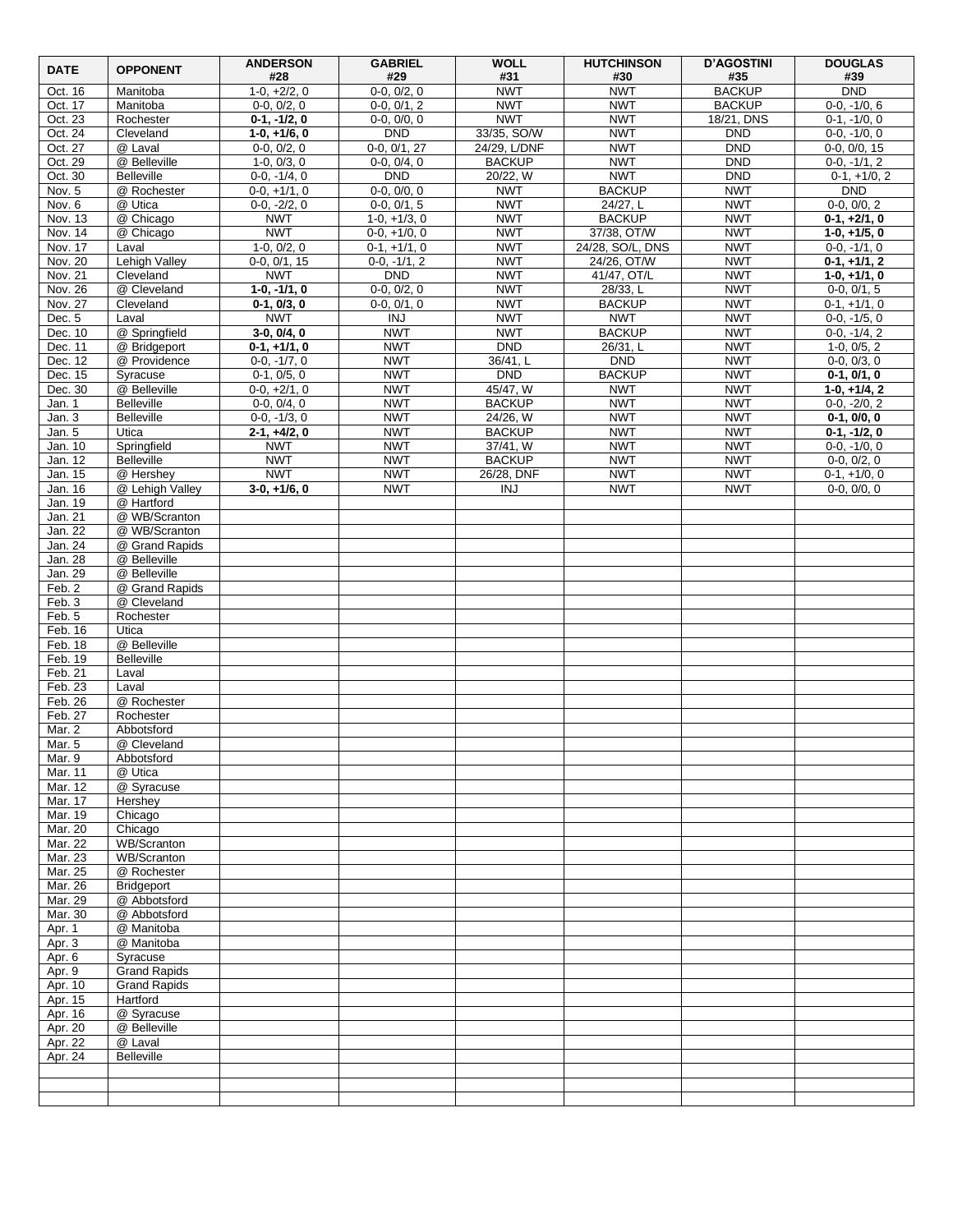| <b>DATE</b>        | <b>OPPONENT</b>                        | <b>MICHAELIS</b><br>#40         | <b>McKENNA</b><br>#41           | <b>CLIFFORD</b><br>#43      | <b>RUBINS</b><br>#44             | <b>PETRUZZELLI</b><br>#45 | <b>BLANDISI</b><br>#46           |
|--------------------|----------------------------------------|---------------------------------|---------------------------------|-----------------------------|----------------------------------|---------------------------|----------------------------------|
| Oct. 16            | Manitoba                               | $0-0, -1/1, 0$                  | <b>NWT</b>                      | <b>NWT</b>                  | $0-0, 0/0, 0$                    | <b>NWT</b>                | <b>NWT</b>                       |
| Oct. 17            | Manitoba                               | $0-0, -2/2, 0$                  | <b>NWT</b>                      | <b>NWT</b>                  | <b>DND</b>                       | <b>NWT</b>                | <b>NWT</b>                       |
| Oct. 23            | Rochester                              | $0-0, -3/1, 0$                  | $0-0, -1/2, 0$                  | <b>NWT</b>                  | $0-0, -1/2, 0$                   | <b>NWT</b>                | <b>NWT</b>                       |
| Oct. 24<br>Oct. 27 | Cleveland<br>@ Laval                   | $1-0, +1/2, 0$<br><b>INJ</b>    | $0-1, 0/2, 0$<br>$0-0, -1/2, 0$ | <b>NWT</b><br><b>NWT</b>    | $0-1, +2/2, 0$<br>$0-0, -1/2, 0$ | <b>NWT</b><br><b>NWT</b>  | <b>NWT</b><br><b>NWT</b>         |
| Oct. 29            | @ Belleville                           | $0-1, 0/0, 0$                   | $0-0, +1/0, 0$                  | <b>NWT</b>                  | $0-1, +1/1, 2$                   | <b>NWT</b>                | <b>NWT</b>                       |
| Oct. 30            | <b>Belleville</b>                      | $0-1, +1/1, 0$                  | <b>DND</b>                      | <b>NWT</b>                  | $1-0, +1/5, 0$                   | <b>NWT</b>                | <b>NWT</b>                       |
| Nov. 5             | @ Rochester                            | $0-0, +1/1, 0$                  | $0-0, 0/0, 0$                   | <b>NWT</b>                  | $0-0, 0/0, 0$                    | <b>NWT</b>                | <b>NWT</b>                       |
| Nov. 6             | @ Utica                                | $0-0, 0/1, 0$                   | <b>DND</b>                      | <b>NWT</b>                  | $0-0, +1/0, 0$                   | <b>NWT</b>                | <b>NWT</b>                       |
| Nov. 13            | @ Chicago                              | $1-0, +2/3, 0$                  | $0-0, -1/2, 2$                  | <b>NWT</b>                  | $0-0, +1/1, 0$                   | <b>NWT</b>                | <b>NWT</b>                       |
| Nov. 14<br>Nov. 17 | @ Chicago<br>Laval                     | $0-0, 0/2, 0$<br>$0-3, +1/7, 0$ | <b>DND</b><br><b>DND</b>        | <b>NWT</b><br><b>NWT</b>    | $0-0, 0/1, 2$<br>$0-0, -1/1, 0$  | <b>NWT</b><br><b>NWT</b>  | <b>NWT</b><br><b>NWT</b>         |
| Nov. 20            | Lehigh Valley                          | $1-0, +1/1, 0$                  | <b>NWT</b>                      | $0-0, 0/0, 0$               | $0-0, +2/0, 0$                   | <b>BACKUP</b>             | <b>NWT</b>                       |
| Nov. 21            | Cleveland                              | $0-0, 0/0, 0$                   | <b>NWT</b>                      | $0-0, -1/4, 0$              | $0-1, -1/1, 2$                   | <b>BACKUP</b>             | <b>NWT</b>                       |
| Nov. 26            | @ Cleveland                            | $\overline{INJ}$                | $0-0, -2/1, 0$                  | <b>NWT</b>                  | $0-0, -1/2, 0$                   | <b>BACKUP</b>             | <b>NWT</b>                       |
| Nov. 27            | Cleveland                              | $\overline{N}$                  | <b>DND</b>                      | <b>NWT</b>                  | $0-0, +1/0, 0$                   | 30/33, W                  | <b>NWT</b>                       |
| Dec. 5<br>Dec. 10  | Laval<br>@ Springfield                 | <b>INJ</b><br><b>INJ</b>        | $0-0, -1/0, 2$<br>$0-0, 0/0, 0$ | <b>NWT</b><br><b>NWT</b>    | $0-0, 01/0$<br><b>NWT</b>        | <b>NWT</b><br><b>NWT</b>  | <b>NWT</b><br><b>NWT</b>         |
| Dec. 11            | @ Bridgeport                           | <b>INJ</b>                      | $0-0, -1/1, 0$                  | <b>NWT</b>                  | <b>NWT</b>                       | <b>NWT</b>                | <b>NWT</b>                       |
| Dec. 12            | @ Providence                           | <b>INJ</b>                      | $0-0, 0/0, 0$                   | <b>NWT</b>                  | <b>DND</b>                       | <b>NWT</b>                | <b>NWT</b>                       |
| Dec. 15            | Syracuse                               | $\overline{N}$                  | $0-0, 0/1, 0$                   | <b>NWT</b>                  | $0-0, -2/0, 0$                   | <b>NWT</b>                | $0-0, -2/0, 0$                   |
| Dec. 30            | @ Belleville                           | <b>INJ</b>                      | <b>DND</b>                      | $1-0, 0/5, 0$               | $0-0, -1/1, 0$                   | <b>NWT</b>                | <b>DND</b>                       |
| Jan. 1             | <b>Belleville</b><br><b>Belleville</b> | <b>INJ</b><br>$\overline{N}$    | <b>NWT</b><br><b>NWT</b>        | $0-0, 0/1, 0$<br><b>DND</b> | $0-0, 0/2, 0$                    | <b>NWT</b><br><b>NWT</b>  | <b>DND</b>                       |
| Jan. 3<br>Jan. 5   | Utica                                  | <b>INJ</b>                      | <b>NWT</b>                      | <b>NWT</b>                  | $0-0, 0/1, 0$<br>$0-0, -1/1, 0$  | <b>NWT</b>                | $1-1, +1/2, 2$<br>$0-1, +1/0, 2$ |
| Jan. 10            | Springfield                            | <b>INJ</b>                      | <b>NWT</b>                      | <b>NWT</b>                  | $0-0, -1/1, 0$                   | <b>NWT</b>                | $1-0, -1/4, 0$                   |
| Jan. 12            | <b>Belleville</b>                      | $\overline{INJ}$                | <b>NWT</b>                      | <b>NWT</b>                  | $0-0, 0/4, 0$                    | <b>NWT</b>                | $0-1, +1/0, 0$                   |
| Jan. 15            | @ Hershey                              | <b>INJ</b>                      | $0-0, 0/1, 0$                   | <b>NWT</b>                  | $0-0, +1/0, 0$                   | <b>NWT</b>                | $0-0, -1/0, 4$                   |
| Jan. 16<br>Jan. 19 | @ Lehigh Valley<br>@ Hartford          | <b>INJ</b>                      | <b>DND</b>                      | <b>NWT</b>                  | $0-0, -1/2, 2$                   | <b>NWT</b>                | $0-0, -1/1, 0$                   |
| Jan. 21            | @ WB/Scranton                          |                                 |                                 |                             |                                  |                           |                                  |
| Jan. 22            | @ WB/Scranton                          |                                 |                                 |                             |                                  |                           |                                  |
| Jan. 24            | @ Grand Rapids                         |                                 |                                 |                             |                                  |                           |                                  |
| Jan. 28            | @ Belleville                           |                                 |                                 |                             |                                  |                           |                                  |
| Jan. 29<br>Feb. 2  | @ Belleville                           |                                 |                                 |                             |                                  |                           |                                  |
| Feb. 3             | @ Grand Rapids<br>@ Cleveland          |                                 |                                 |                             |                                  |                           |                                  |
| Feb. 5             | Rochester                              |                                 |                                 |                             |                                  |                           |                                  |
| Feb. 16            | Utica                                  |                                 |                                 |                             |                                  |                           |                                  |
| Feb. 18            | @ Belleville                           |                                 |                                 |                             |                                  |                           |                                  |
| Feb. 19<br>Feb. 21 | <b>Belleville</b>                      |                                 |                                 |                             |                                  |                           |                                  |
| Feb. 23            | Laval<br>Laval                         |                                 |                                 |                             |                                  |                           |                                  |
| Feb. 26            | @ Rochester                            |                                 |                                 |                             |                                  |                           |                                  |
| Feb. 27            | Rochester                              |                                 |                                 |                             |                                  |                           |                                  |
| Mar. 2             | Abbotsford                             |                                 |                                 |                             |                                  |                           |                                  |
| Mar. 5             | @ Cleveland                            |                                 |                                 |                             |                                  |                           |                                  |
| Mar. 9<br>Mar. 11  | Abbotsford<br>@ Utica                  |                                 |                                 |                             |                                  |                           |                                  |
| Mar. 12            | @ Syracuse                             |                                 |                                 |                             |                                  |                           |                                  |
| Mar. 17            | Hershev                                |                                 |                                 |                             |                                  |                           |                                  |
| Mar. 19            | Chicago                                |                                 |                                 |                             |                                  |                           |                                  |
| Mar. 20            | Chicago                                |                                 |                                 |                             |                                  |                           |                                  |
| Mar. 22<br>Mar. 23 | WB/Scranton<br>WB/Scranton             |                                 |                                 |                             |                                  |                           |                                  |
| Mar. 25            | @ Rochester                            |                                 |                                 |                             |                                  |                           |                                  |
| Mar. 26            | <b>Bridgeport</b>                      |                                 |                                 |                             |                                  |                           |                                  |
| Mar. 29            | @ Abbotsford                           |                                 |                                 |                             |                                  |                           |                                  |
| Mar. 30            | @ Abbotsford                           |                                 |                                 |                             |                                  |                           |                                  |
| Apr. $1$<br>Apr. 3 | @ Manitoba<br>@ Manitoba               |                                 |                                 |                             |                                  |                           |                                  |
| Apr. 6             | Syracuse                               |                                 |                                 |                             |                                  |                           |                                  |
| Apr. 9             | <b>Grand Rapids</b>                    |                                 |                                 |                             |                                  |                           |                                  |
| Apr. 10            | <b>Grand Rapids</b>                    |                                 |                                 |                             |                                  |                           |                                  |
| Apr. 15            | Hartford                               |                                 |                                 |                             |                                  |                           |                                  |
| Apr. 16<br>Apr. 20 | @ Syracuse<br>@ Belleville             |                                 |                                 |                             |                                  |                           |                                  |
| Apr. 22            | @ Laval                                |                                 |                                 |                             |                                  |                           |                                  |
| Apr. 24            | <b>Belleville</b>                      |                                 |                                 |                             |                                  |                           |                                  |
|                    |                                        |                                 |                                 |                             |                                  |                           |                                  |
|                    |                                        |                                 |                                 |                             |                                  |                           |                                  |
|                    |                                        |                                 |                                 |                             |                                  |                           |                                  |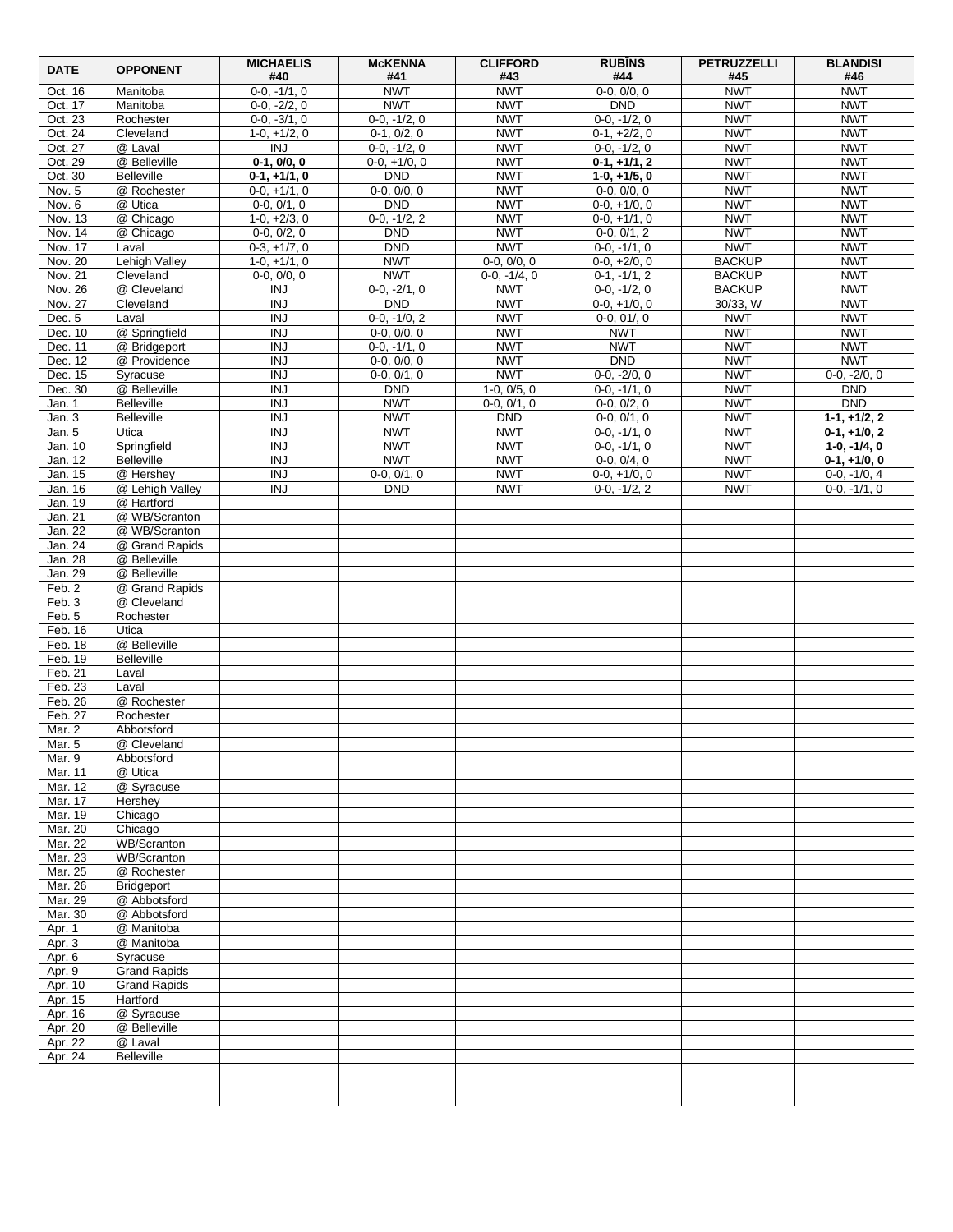| <b>DATE</b>        | <b>OPPONENT</b>                  | <b>DAHLSTRÖM</b><br>#48          | <b>KÄLLGREN</b><br>#50         | <b>KOPACKA</b><br>#52            | <b>MENELL</b><br>#61         | <b>GOGOLEV</b><br>#71            | <b>ROBERTSON</b><br>#89        |
|--------------------|----------------------------------|----------------------------------|--------------------------------|----------------------------------|------------------------------|----------------------------------|--------------------------------|
| Oct. 16            | Manitoba                         | $0-0, +2/0, 0$                   | 34/35, W                       | $0-0, -1/1, 0$                   | DND                          | $0-0, 0/0, 0$                    | $0-2, +2/5, 2$                 |
| Oct. 17            | Manitoba                         | $0-0, -1/2, 0$                   | 30/35, L                       | $0-0, -3/2, 0$                   | $0-0, -2/0, 0$               | $0-0, -1/0, 0$                   | $0-0, 0/0, 0$                  |
| Oct. 23<br>Oct. 24 | Rochester<br>Cleveland           | $0-0, 0/1, 0$<br>$0-0, -1/1, 0$  | 3/7, L/DNF<br><b>BACKUP</b>    | $0-1, 0/2, 0$<br>$0-0, -1/4, 0$  | <b>DND</b><br><b>DND</b>     | <b>DND</b><br>$0-0, 0/1, 0$      | <b>INJ</b><br><b>INJ</b>       |
| Oct. 27            | @ Laval                          | $0-0, -1/2, 0$                   | 8/8, DNS                       | $0-0, -1/1, 15$                  | $0-0, -2/0, 15$              | $0-0, -3/0, 0$                   | <b>INJ</b>                     |
| Oct. 29            | @ Belleville                     | $0-0, 0/2, 2$                    | 26/28, W                       | <b>DND</b>                       | $1-0, 0/2, 0$                | $0-2, +1/1, 0$                   | $\overline{INJ}$               |
| Oct. 30            | <b>Belleville</b>                | <b>DND</b>                       | <b>BACKUP</b>                  | <b>DND</b>                       | $0-1, +1/2, 0$               | $0-0, 0/2, 2$                    | <b>INJ</b>                     |
| Nov. 5             | @ Rochester                      | $0-0, +2/0, 0$                   | 30/31, W                       | $0-0, 0/1, 0$                    | <b>DND</b>                   | <b>INJ</b>                       | <b>INJ</b>                     |
| Nov. 6<br>Nov. 13  | @ Utica<br>@ Chicago             | $0-0, -1/2, 0$<br>$0-0, +4/0, 0$ | <b>BACKUP</b><br>38/39, W      | <b>DND</b><br><b>DND</b>         | $0-0, -2/1, 0$<br><b>DND</b> | $\overline{N}$<br>$1-0, +1/4, 2$ | <b>INJ</b><br>$\overline{INJ}$ |
| Nov. 14            | @ Chicago                        | $0-0, +1/1, 0$                   | <b>BACKUP</b>                  | $0-0, 0/2, 0$                    | <b>DND</b>                   | $0-0, 0/1, 0$                    | <b>INJ</b>                     |
| Nov. 17            | Laval                            | $0-0, +1/3, 2$                   | 13/14, DNF                     | <b>DND</b>                       | <b>DND</b>                   | $0-0, -1/1, 0$                   | $\overline{INJ}$               |
| Nov. 20            | Lehigh Valley                    | $0-0, -1/0, 0$                   | <b>INJ</b>                     | <b>DND</b>                       | $0-0, 0/1, 0$                | $0-0, 0/0, 0$                    | <b>INJ</b>                     |
| Nov. 21            | Cleveland                        | $0-0, -2/1, 0$                   | <b>INJ</b>                     | $1-1, -1/3, 0$                   | $0-0.0/0.0$                  | $1-1, +1/3, 2$                   | <b>INJ</b>                     |
| Nov. 26<br>Nov. 27 | @ Cleveland<br>Cleveland         | $0-0, -2/2, 0$<br>$0-3, +2/1, 0$ | <b>INJ</b><br>$\overline{INJ}$ | $0-0, -1/4, 0$<br>$0-0, +2/2, 0$ | $0-0, 0/0, 0$<br><b>INJ</b>  | <b>INJ</b><br>$\overline{N}$     | <b>INJ</b><br>$\overline{INJ}$ |
| Dec. 5             | Laval                            | $0-0, -1/2, 0$                   | <b>BACKUP</b>                  | $0-0, -2/1, 0$                   | <b>INJ</b>                   | $0-0, 0/3, 0$                    | <b>INJ</b>                     |
| Dec. 10            | @ Springfield                    | $0-0, -1/2, 0$                   | 37/39, W                       | $0-1, 0/1, 0$                    | <b>INJ</b>                   | <b>DND</b>                       | $\overline{INJ}$               |
| Dec. 11            | @ Bridgeport                     | $0-1, +1/0, 0$                   | <b>BACKUP</b>                  | $1-0, +1/1, 0$                   | <b>INJ</b>                   | <b>DND</b>                       | <b>INJ</b>                     |
| Dec. 12            | @ Providence                     | <b>NWT</b>                       | <b>BACKUP</b>                  | $0-0, 0/1, 0$                    | <b>INJ</b>                   | $0-0, -3/1, 0$                   | <b>INJ</b>                     |
| Dec. 15            | Syracuse<br>@ Belleville         | <b>NWT</b>                       | 28/32, L                       | $0-0, 0/1, 0$                    | <b>INJ</b><br><b>INJ</b>     | $1-0, -2/2, 0$                   | $\overline{INJ}$<br><b>INJ</b> |
| Dec. 30<br>Jan. 1  | <b>Belleville</b>                | $0-2, +2/0, 0$<br>$0-0, -2/1, 0$ | <b>BACKUP</b><br>27/29, L      | $0-0, 0/0, 0$<br>$0-0, 0/0, 0$   | <b>INJ</b>                   | $0-0, 0/0, 2$<br>$0-0, 0/0, 0$   | <b>INJ</b>                     |
| Jan. 3             | Belleville                       | $0-0, -1/0, 0$                   | <b>BACKUP</b>                  | <b>DND</b>                       | $\overline{N}$               | $0-1, +1/0, 0$                   | $\overline{INJ}$               |
| Jan. 5             | Utica                            | $0-0, 0/3, 0$                    | 32/36, W                       | <b>DND</b>                       | <b>INJ</b>                   | $0-0, -1/1, 0$                   | <b>INJ</b>                     |
| Jan. 10            | Springfield                      | $0-2, +2/2, 0$                   | <b>BACKUP</b>                  | $0-0, -1/2, 0$                   | <b>INJ</b>                   | $0-1, +1/0, 0$                   | <b>INJ</b>                     |
| Jan. 12            | <b>Belleville</b>                | $0-0, -1/2, 0$                   | 37/39, W                       | $0-0, 0/1, 2$                    | $\overline{I}$               | $0-0, 0/1, 0$                    | $\overline{INJ}$               |
| Jan. 15<br>Jan. 16 | @ Hershey<br>@ Lehigh Valley     | $0-0, +1/1, 0$<br>$0-1, 0/1, 0$  | 15/16, W/DNS<br>22/25, W       | $0-0, 0/1, 0$<br>$0-0. -1/2.$    | <b>DND</b><br><b>DND</b>     | $0-0, 0/1, 0$<br>$0-0, -1/0, 0$  | <b>INJ</b><br><b>INJ</b>       |
| Jan. 19            | @ Hartford                       |                                  |                                |                                  |                              |                                  |                                |
| Jan. 21            | @ WB/Scranton                    |                                  |                                |                                  |                              |                                  |                                |
| Jan. 22            | @ WB/Scranton                    |                                  |                                |                                  |                              |                                  |                                |
| Jan. 24            | @ Grand Rapids                   |                                  |                                |                                  |                              |                                  |                                |
| Jan. 28<br>Jan. 29 | @ Belleville<br>@ Belleville     |                                  |                                |                                  |                              |                                  |                                |
| Feb. 2             | @ Grand Rapids                   |                                  |                                |                                  |                              |                                  |                                |
| Feb. 3             | @ Cleveland                      |                                  |                                |                                  |                              |                                  |                                |
| Feb. 5             | Rochester                        |                                  |                                |                                  |                              |                                  |                                |
| Feb. 16<br>Feb. 18 | Utica<br>@ Belleville            |                                  |                                |                                  |                              |                                  |                                |
| Feb. 19            | <b>Belleville</b>                |                                  |                                |                                  |                              |                                  |                                |
| Feb. 21            | Laval                            |                                  |                                |                                  |                              |                                  |                                |
| Feb. 23            | Laval                            |                                  |                                |                                  |                              |                                  |                                |
| Feb. 26            | @ Rochester                      |                                  |                                |                                  |                              |                                  |                                |
| Feb. 27<br>Mar. 2  | Rochester<br>Abbotsford          |                                  |                                |                                  |                              |                                  |                                |
| Mar. 5             | @ Cleveland                      |                                  |                                |                                  |                              |                                  |                                |
| Mar. 9             | Abbotsford                       |                                  |                                |                                  |                              |                                  |                                |
| Mar. 11            | @ Utica                          |                                  |                                |                                  |                              |                                  |                                |
| Mar. 12            | @ Syracuse                       |                                  |                                |                                  |                              |                                  |                                |
| Mar. 17<br>Mar. 19 | Hershev<br>Chicago               |                                  |                                |                                  |                              |                                  |                                |
| Mar. 20            | Chicago                          |                                  |                                |                                  |                              |                                  |                                |
| Mar. 22            | WB/Scranton                      |                                  |                                |                                  |                              |                                  |                                |
| Mar. 23            | WB/Scranton                      |                                  |                                |                                  |                              |                                  |                                |
| Mar. 25<br>Mar. 26 | @ Rochester<br><b>Bridgeport</b> |                                  |                                |                                  |                              |                                  |                                |
| Mar. 29            | @ Abbotsford                     |                                  |                                |                                  |                              |                                  |                                |
| Mar. 30            | @ Abbotsford                     |                                  |                                |                                  |                              |                                  |                                |
| Apr. $1$           | @ Manitoba                       |                                  |                                |                                  |                              |                                  |                                |
| Apr. 3             | @ Manitoba                       |                                  |                                |                                  |                              |                                  |                                |
| Apr. 6<br>Apr. 9   | Syracuse<br><b>Grand Rapids</b>  |                                  |                                |                                  |                              |                                  |                                |
| Apr. 10            | <b>Grand Rapids</b>              |                                  |                                |                                  |                              |                                  |                                |
| Apr. 15            | Hartford                         |                                  |                                |                                  |                              |                                  |                                |
| Apr. 16            | @ Syracuse                       |                                  |                                |                                  |                              |                                  |                                |
| Apr. 20            | @ Belleville                     |                                  |                                |                                  |                              |                                  |                                |
| Apr. 22<br>Apr. 24 | @ Laval<br><b>Belleville</b>     |                                  |                                |                                  |                              |                                  |                                |
|                    |                                  |                                  |                                |                                  |                              |                                  |                                |
|                    |                                  |                                  |                                |                                  |                              |                                  |                                |
|                    |                                  |                                  |                                |                                  |                              |                                  |                                |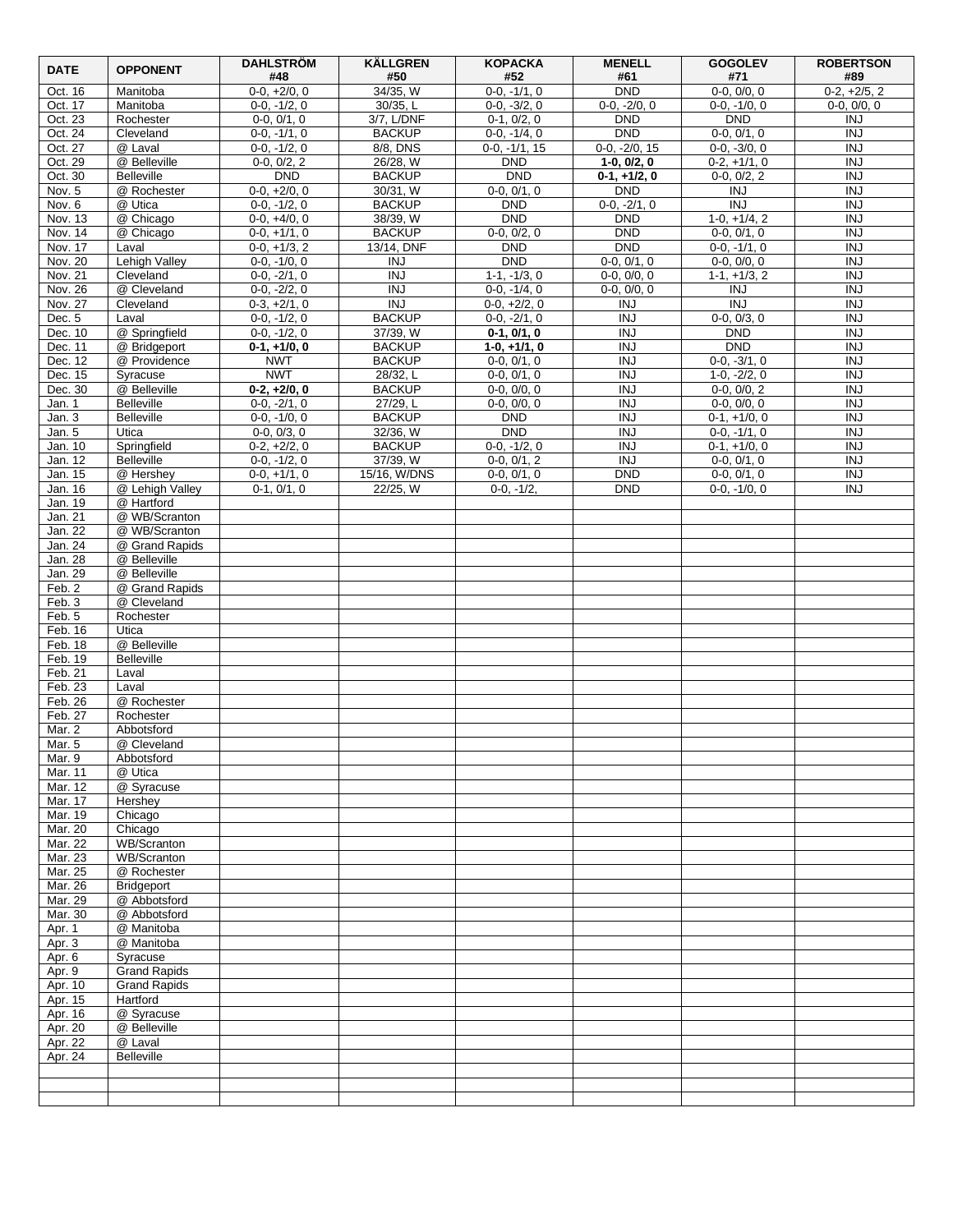| <b>DATE</b>        | <b>OPPONENT</b>              | <b>SEMYONOV</b><br>#94   | <b>ABRAMOV</b><br>#95            | <b>HO-SANG</b><br>#96       |  |  |
|--------------------|------------------------------|--------------------------|----------------------------------|-----------------------------|--|--|
| Oct. 16            | Manitoba                     | $0-3, +2/3, 0$           | $0-0, -1/0, 0$                   | $2-0, +2/2, 0$              |  |  |
| Oct. 17            | Manitoba                     | $0-0, -2/2, 0$           | $0-0, -2/0, 0$                   | <b>INJ</b>                  |  |  |
| Oct. 23            | Rochester                    | $1-0, -1/3, 2$           | $0-0, -2/3, 0$                   | $0-0, -1/1, 0$              |  |  |
| Oct. 24            | Cleveland                    | $0-1, +1/4, 2$           | $0-0, 0/1, 0$                    | $0-0, 0/4, 0$               |  |  |
| Oct. 27            | @ Laval                      | $0-0, 0/2, 2$            | $0-0, -1/1, 2$                   | $0-0, -1/1, 0$              |  |  |
| Oct. 29            | @ Belleville                 | $0-0, +1/2, 0$           | $0-1, +2/1, 0$                   | $2-0, +1/5, 0$              |  |  |
| Oct. 30            | <b>Belleville</b>            | $0-1, +2/2, 0$           | $0-0, 0/1, 2$                    | $1-0, +2/2, 2$              |  |  |
| Nov. 5             | @ Rochester                  | $0-2, +2/1, 2$           | $1-0, +1/3, 0$                   | $1-0, 0/1, 0$               |  |  |
| Nov. 6             | @ Utica                      | $0-1, +1/2, 2$           | $0-0, +1/2, 2$                   | $0-1, -2/1, 0$              |  |  |
| Nov. 13            | @ Chicago                    | <b>NWT</b>               | $0-1, 0/0, 0$                    | $0-1, +1/0, 0$              |  |  |
| Nov. 14            | @ Chicago                    | <b>NWT</b>               | $0-1, +1/2, 0$                   | $0-0, 0/0, 0$               |  |  |
| Nov. 17            | Laval                        | <b>NWT</b>               | $0-1, -1/2, 0$                   | $1-1, +1/1, 0$              |  |  |
| Nov. 20            | <b>Lehigh Valley</b>         | <b>NWT</b>               | $0-0, 0/2, 0$                    | $1-1, +1/4, 0$              |  |  |
| Nov. 21<br>Nov. 26 | Cleveland<br>@ Cleveland     | <b>NWT</b><br><b>NWT</b> | $0-0, -2/2, 0$<br>$0-0, -3/4, 2$ | $0-0, 0/2, 0$<br><b>INJ</b> |  |  |
| Nov. 27            | Cleveland                    | <b>NWT</b>               | $0-0, 0/2, 0$                    | $1-0, 0/3, 0$               |  |  |
| Dec. 5             | Laval                        | <b>NWT</b>               | $0-0, -1/0, 0$                   | $0-0, -1/2, 0$              |  |  |
| Dec. 10            | @ Springfield                | <b>NWT</b>               | $0-0, 0/0, 0$                    | $0-2, 0/1, 0$               |  |  |
| Dec. 11            | @ Bridgeport                 | <b>NWT</b>               | $0-2, +2/1, 0$                   | $0-0, -2/2, 2$              |  |  |
| Dec. 12            | @ Providence                 | <b>NWT</b>               | $0-1, +1/3, 0$                   | $0-0, 0/2, 0$               |  |  |
| Dec. 15            | Syracuse                     | <b>NWT</b>               | $0-0, -1/3, 0$                   | $0-0, -1/2, 0$              |  |  |
| Dec. 30            | @ Belleville                 | <b>NWT</b>               | $0-0, 0/1, 0$                    | $1-0, 0/2, 0$               |  |  |
| Jan. 1             | <b>Belleville</b>            | <b>NWT</b>               | $1-0, -1/3, 0$                   | $0-0, -1/1, 0$              |  |  |
| Jan. 3             | <b>Belleville</b>            | <b>NWT</b>               | $0-1, +1/0, 0$                   | $0-1, 0/0, 2$               |  |  |
| Jan. 5             | Utica                        | <b>NWT</b>               | $1-1, +4/2, 0$                   | $0-0, 0/1, 2$               |  |  |
| Jan. 10            | Springfield                  | <b>NWT</b>               | $0-1, +3/2, 0$                   | $0-0, 0/2, 2$               |  |  |
| Jan. 12            | <b>Belleville</b>            | <b>NWT</b>               | $0-0, -1/4, 0$                   | $0-1, +1/1, 0$              |  |  |
| Jan. 15            | @ Hershey                    | <b>NWT</b>               | $0-3, 0/2, 0$                    | $1-1, -1/2, 0$              |  |  |
| Jan. 16            | @ Lehigh Valley              | <b>NWT</b>               | $0-0, -1/1, 0$                   | $0-0, 0/1, 0$               |  |  |
| Jan. 19            | @ Hartford                   |                          |                                  |                             |  |  |
| Jan. 21            | @ WB/Scranton                |                          |                                  |                             |  |  |
| Jan. 22            | @ WB/Scranton                |                          |                                  |                             |  |  |
| Jan. 24            | @ Grand Rapids               |                          |                                  |                             |  |  |
| Jan. 28            | @ Belleville<br>@ Belleville |                          |                                  |                             |  |  |
| Jan. 29<br>Feb. 2  | @ Grand Rapids               |                          |                                  |                             |  |  |
| Feb.3              | @ Cleveland                  |                          |                                  |                             |  |  |
| Feb. 5             | Rochester                    |                          |                                  |                             |  |  |
| Feb. 16            | Utica                        |                          |                                  |                             |  |  |
| Feb. 18            | @ Belleville                 |                          |                                  |                             |  |  |
| Feb. 19            | Belleville                   |                          |                                  |                             |  |  |
| Feb. 21            | Laval                        |                          |                                  |                             |  |  |
| Feb. 23            | Laval                        |                          |                                  |                             |  |  |
| Feb. 26            | @ Rochester                  |                          |                                  |                             |  |  |
| Feb. 27            | Rochester                    |                          |                                  |                             |  |  |
| Mar. 2             | Abbotsford                   |                          |                                  |                             |  |  |
| Mar. 5             | @ Cleveland                  |                          |                                  |                             |  |  |
| Mar. 9             | Abbotsford                   |                          |                                  |                             |  |  |
| Mar. 11            | @ Utica                      |                          |                                  |                             |  |  |
| Mar. 12            | @ Syracuse                   |                          |                                  |                             |  |  |
| Mar. 17<br>Mar. 19 | Hershey<br>Chicago           |                          |                                  |                             |  |  |
| Mar. 20            | Chicago                      |                          |                                  |                             |  |  |
| Mar. 22            | WB/Scranton                  |                          |                                  |                             |  |  |
| Mar. 23            | WB/Scranton                  |                          |                                  |                             |  |  |
| Mar. 25            | @ Rochester                  |                          |                                  |                             |  |  |
| Mar. 26            | Bridgeport                   |                          |                                  |                             |  |  |
| Mar. 29            | @ Abbotsford                 |                          |                                  |                             |  |  |
| Mar. 30            | @ Abbotsford                 |                          |                                  |                             |  |  |
| Apr. 1             | @ Manitoba                   |                          |                                  |                             |  |  |
| Apr. 3             | @ Manitoba                   |                          |                                  |                             |  |  |
| Apr. 6             | Syracuse                     |                          |                                  |                             |  |  |
| Apr. 9             | <b>Grand Rapids</b>          |                          |                                  |                             |  |  |
| Apr. 10            | <b>Grand Rapids</b>          |                          |                                  |                             |  |  |
| Apr. 15            | Hartford                     |                          |                                  |                             |  |  |
| Apr. 16            | @ Syracuse                   |                          |                                  |                             |  |  |
| Apr. 20            | @ Belleville                 |                          |                                  |                             |  |  |
| Apr. 22            | @ Laval<br>Belleville        |                          |                                  |                             |  |  |
| Apr. 24            |                              |                          |                                  |                             |  |  |
|                    |                              |                          |                                  |                             |  |  |
|                    |                              |                          |                                  |                             |  |  |
|                    |                              |                          |                                  |                             |  |  |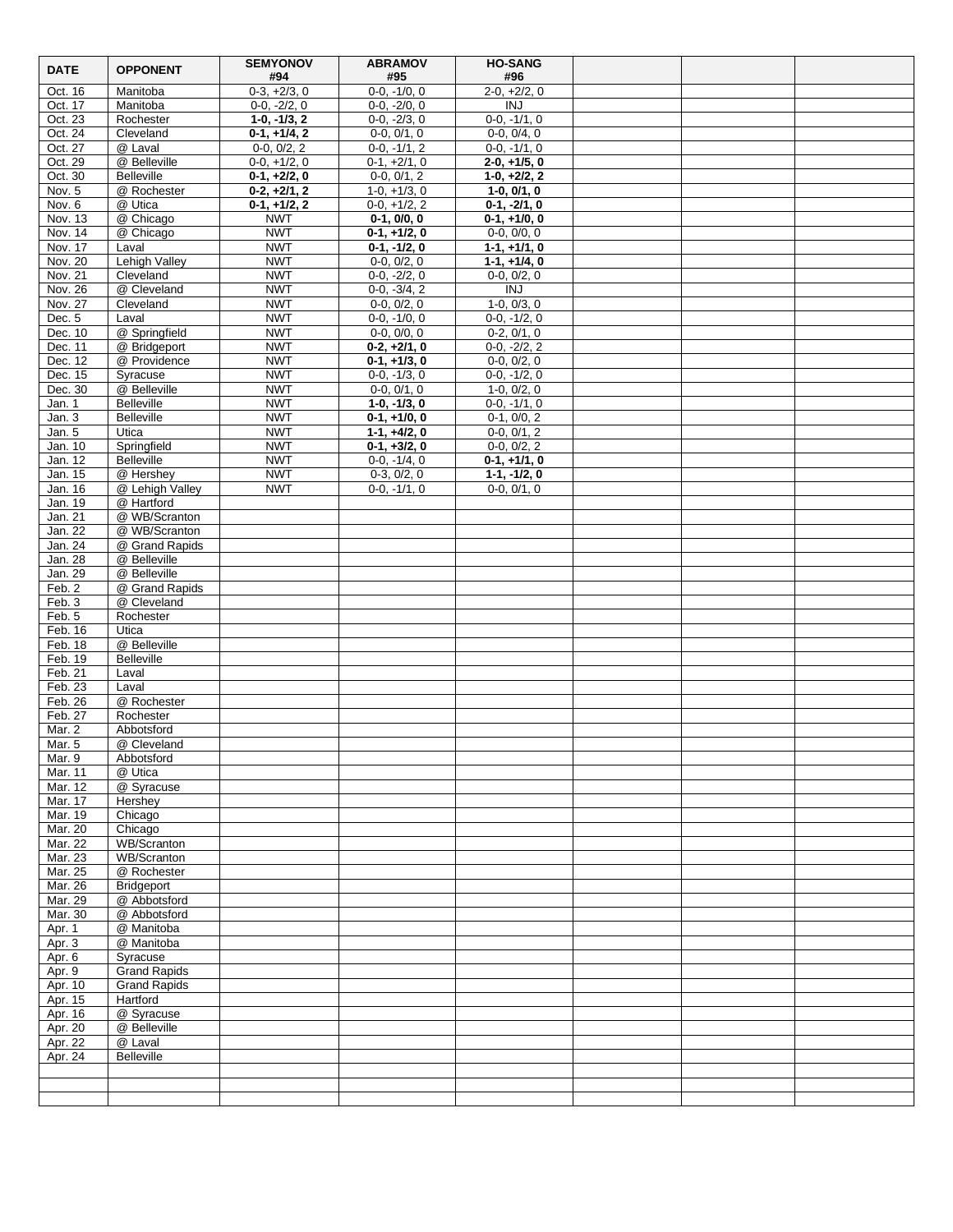### **2021-22 TRANSACTIONS**

12/11/2021 Joseph Woll G | ADD Returned on loan from TOR (NHL)

| <b>DATE</b> | <b>PLAYER</b>            |           |            | <b>POS ADD/DEL TRANSACTION</b>                          | 12/12/2021 | <b>Brett Seney</b>      | С         | DEL        | Recalled from loan by TOR (NHL)      |
|-------------|--------------------------|-----------|------------|---------------------------------------------------------|------------|-------------------------|-----------|------------|--------------------------------------|
| 10/15/2021  | Andrew D'Agostini        | G         | <b>ADD</b> | Signed to a PTO                                         | 12/12/2021 | Carl Dahlström          | D         | DEL        | Recakked from loan by TOR (NHL)      |
| 10/17/2021  | Michael Hutchinson       | G         | <b>DEL</b> | Recalled from loan by TOR (NHL)                         | 12/13/2021 | Joseph Blandisi         | C         | <b>ADD</b> | Signed to a PTO                      |
| 10/18/2021  | Joseph Woll              | G         | ADD        | oaned from TOR (NHL)                                    | 12/14/2021 | Zach O'Brien            | <b>RW</b> | ADD        | Recalled from loan to NL (ECHL)      |
| 10/18/2021  | Jeremy McKenna           | <b>RW</b> | <b>ADD</b> | Recalled from loan to NL (ECHL)                         | 12/15/2021 | Keith Petruzzelli       | G         | <b>ADD</b> | Recalled from loan to NL (ECHL)      |
| 10/29/2021  | <b>Alex Steeves</b>      | F         | ADD        | Loaned from TOR (NHL)                                   | 12/15/2021 | <b>Riley McCourt</b>    | D         | ADD        | Recalled from loan to NL (ECHL)      |
| 10/29/2021  | <b>Bobby McMann</b>      | LW        | ADD        | Recalled from loan to NL (ECHL)                         | 12/15/2021 | Gordie Green            | <b>RW</b> | <b>ADD</b> | Recalled from loan to NL (ECHL)      |
| 10/29/2021  | Ryan Chyzowski           | F         | <b>ADD</b> | Recalled from loan to NL (ECHL)                         | 12/18/2021 | <b>Alex Steeves</b>     | F         | <b>DEL</b> | Recalled from loan by TOR (NHL)      |
| 10/31/2021  | Michael Hutchinson       | G         | ADD        | Returned on loan from TOR (NHL)                         | 12/18/2021 | Carl Dahlström          | D         | DEL        | Recalled from loan by TOR (NHL)      |
| 10/31/2021  | Andrew D'Agostini        | G         | <b>DEL</b> | Released from PTO                                       | 12/19/2021 | <b>Kyle Clifford</b>    | LW        | <b>ADD</b> | Returned on loan from TOR (NHL)      |
| 10/31/2021  | Joey Anderson            | <b>RW</b> | DEL        | Recalled from loan by TOR (NHL)                         | 12/19/2021 | Alex Biega              | D         | <b>ADD</b> | Returned on loan from TOR (NHL)      |
| 10/31/2021  | <b>Timothy Liljegren</b> | D         | ADD        | Loaned from TOR (NHL)                                   | 12/20/2021 | Carl Dahlström          | D         | <b>ADD</b> | Returned on loan from TOR (NHL)      |
| 10/31/2021  | Kirill Semyonov          | C         | DEL        | Recalled from loan by TOR (NHL)                         | 12/26/2021 | Joseph Woll             | G         | DEL        | Recalled from loan by TOR (NHL Taxi) |
| 11/01/2021  | Joev Anderson            | <b>RW</b> | <b>ADD</b> | Returned on loan from TOR (NHL)                         | 12/26/2021 | Filip Král              | D         | DEL        | Recalled from loan by TOR (NHL Taxi) |
| 11/01/2021  | <b>Timothy Liljegren</b> | D         | DEL        | Recalled from loan by TOR (NHL)                         | 12/26/2021 | Carl Dahlström          | D         | DEL        | Recalled from loan by TOR (NHL Taxi) |
| 11/01/2021  | Kirill Semyonov          | С         | <b>ADD</b> | Returned on loan from TOR (NHL)                         | 12/26/2021 | <b>Kyle Clifford</b>    | LW        | DEL        | Recalled from loan by TOR (NHL Taxi) |
| 11/04/2021  | Kristīans Rubīns         | D         | <b>DEL</b> | Recalled from loan by TOR (NHL)                         | 12/26/2021 | Alex Biega              | D         | DEL        | Recalled from loan by TOR (NHL Taxi) |
| 11/04/2021  | Ryan Chyzowski           | F         | DEL        | Returned on loan to NL (ECHL)                           | 12/27/2021 | Joey Anderson           | <b>RW</b> | DEL        | Recalled from loan by TOR (NHL Taxi) |
| 11/05/2021  | Matthew Hellickson       | D         | DEL        | Returned on loan to NL (ECHL)                           | 12/28/2021 | Joseph Woll             | G         | <b>ADD</b> | Returned on loan from TOR (NHL Taxi) |
| 11/05/2021  | Kristīans Rubīns         | D         | <b>ADD</b> | Returned on loan from TOR (NHL)                         | 12/28/2021 | <b>Alex Steeves</b>     | F         | <b>ADD</b> | Returned on loan from TOR (NHL Taxi) |
| 11/06/2021  | Joseph Woll              | G         | DEL        | Recalled from loan by TOR (NHL)                         | 12/28/2021 | <b>Brett Seney</b>      | С         | <b>ADD</b> | Returned on loan from TOR (NHL Taxi) |
| 11/07/2021  | Kirill Semyonov          | C         | DEL        | Recalled from loan by TOR (NHL)                         | 12/28/2021 | Kristiāns Rubīns        | D         | DEL        | Recalled from loan by TOR (NHL Taxi) |
| 11/07/2021  | Joey Anderson            | <b>RW</b> | DEL        | Recalled from loan by TOR (NHL)                         | 12/28/2021 | Keith Petruzzelli       | G         | DEL        | Returned on loan to NL (ECHL)        |
| 11/08/2021  | Noel Hoefenmayer         | D         | ADD        | Recalled from loan to NL (ECHL)                         | 12/29/2021 | Michael Hutchinson      | G         | DEL        | Recalled from loan by TOR (NHL Taxi) |
| 11/08/2021  | Matthew Hellickson       | D         | <b>ADD</b> | Recalled from loan to NL (ECHL)                         | 12/29/2021 | Joev Anderson           | <b>RW</b> | <b>ADD</b> | Returned from loan by TOR (NHL Taxi) |
| 11/15/2021  | Joey Anderson            | <b>RW</b> | ADD        | Returned on loan from TOR (NHL)                         | 12/29/2021 | Kyle Clifford           | LW        | ADD        | Returned from loan by TOR (NHL Taxi) |
| 11/16/2021  | Kyle Clifford            | LW        | ADD        | Loaned from TOR (NHL)                                   | 12/29/2021 | Carl Dahlström          | D         | <b>ADD</b> | Returned from loan by TOR (NHL Taxi) |
| 11/18/2021  | Keith Petruzzelli        | G         | <b>ADD</b> | Recalled from loan to NL (ECHL)                         | 12/29/2021 | Filip Král              | D         | <b>ADD</b> | Returned from loan by TOR (NHL Taxi) |
| 11/19/2021  | Jeremy McKenna           | <b>RW</b> | DEL        | Returned on loan to NL (ECHL)                           | 12/29/2021 | Kristiāns Rubīns        | D         | <b>ADD</b> | Returned from loan by TOR (NHL Taxi) |
| 11/21/2021  | Joey Anderson            | <b>RW</b> | ADD        | Recalled from loan by TOR (NHL)                         | 12/30/2021 | <b>Riley McCourt</b>    | D         | DEL        | Returned on loan to NL (ECHL)        |
| 11/21/2021  | Jeremy McKenna           | <b>RW</b> | <b>ADD</b> | Recalled from loan to NL (ECHL)                         | 12/30/2021 | Chad Krys               | D         | DEL        | Recalled from loan by TOR (NHL Taxi) |
| 11/23/2021  | <b>Kyle Clifford</b>     | LW        | DEL        | Recalled from loan by TOR (NHL)                         | 12/30/2021 | Teemu Kivihalme         | D         | DEL        | Recalled from loan by TOR (NHL Taxi) |
| 11/23/2021  | Joey Anderson            | RW        | <b>ADD</b> | Returned on loan from TOR (NHL)                         | 12/31/2021 | Rasmus Sandin           | D         | <b>ADD</b> | Loaned from TOR (NHL)                |
| 11/25/2021  | Ryan Chyzowski           | F         | <b>ADD</b> | Recalled from loan to NL (ECHL)                         | 12/31/2021 | Matteo Pietroniro       | D         | DEL        | Returned on loan to NL (ECHL)        |
| 11/29/2021  | Keith Petruzzelli        | G         | DEL        | Returned on loan to NL (ECHL)                           | 12/31/2021 | Jeremy McKenna          | <b>RW</b> | DEL        | Returned on loan to NL (ECHL)        |
| 11/30/2021  | Joey Anderson            | <b>RW</b> | DEL        | Recalled from loan by TOR (NHL)                         | 12/31/2021 | Chad Krys               | D         | <b>ADD</b> | Returned on loan from TOR (NHL Taxi) |
| 12/01/2021  | Michael Hutchinson       | G         | DEL        | Recalled from loan by TOR (NHL)                         | 12/31/2021 | <b>Brennan Kapcheck</b> | D         | DEL        | Returned on loan to NL (ECHL)        |
| 12/03/2021  | Petr Mrázek              | G         | ADD        | Conditioning loan from TOR (NHL)                        | 01/01/2022 | Rasmus Sandin           | D         | DEL        | Recalled from loan by TOR (NHL)      |
| 12/04/2021  | Kyle Clifford            | LW        | <b>ADD</b> | Returned on loan from TOR (NHL)                         | 01/01/2022 | Zach O'Brien            | <b>RW</b> | DEL        | Returned on loan to NL (ECHL)        |
| 12/05/2021  | Michael Hutchinson       | G         | ADD        | Returned on loan from TOR (NHL)                         | 01/05/2022 | <b>Kyle Clifford</b>    | LW        | DEL        | Recalled from loan by TOR (NHL Taxi) |
| 12/05/2021  | Kyle Clifford            | LW        | <b>DEL</b> | Recalled from loan by TOR (NHL)                         | 01/07/2022 | <b>Brett Seney</b>      | C         | DEL        | Recalled from loan by TOR (NHL Taxi) |
| 12/07/2021  | <b>Alex Steeves</b>      | F         | DEL        | Recalled from loan by TOR (NHL)                         | 01/07/2022 | Joey Anderson           | <b>RW</b> | DEL        | Recalled from loan by TOR (NHL Taxi) |
| 12/07/2021  | Kristiāns Rubīns         | D         | DEL        | Recalled from loan by TOR (NHL)                         | 01/14/2022 | Jeremy McKenna          | <b>RW</b> | <b>ADD</b> | Recalled from loan to NL (ECHL)      |
| 12/07/2021  | Alex Biega               | D         | DEL        | Recalled from loan by TOR (NHL)                         | 01/16/2022 | <b>Brett Seney</b>      | C         | <b>ADD</b> | Returned on loan from TOR (NHL Taxi) |
| 12/07/2021  | Joey Anderson            | <b>RW</b> | <b>ADD</b> | Returned on loan from TOR (NHL)                         | 01/16/2022 | Joev Anderson           | <b>RW</b> | <b>ADD</b> | Returned on loan from TOR (NHL Taxi) |
| 12/08/2021  | Matteo Pietroniro        | D         | ADD        | Recalled from loan to NL (ECHL)                         | 01/16/2022 | Hayden Hawkey           | G         | ADD        | Signed to PTO                        |
| 12/08/2021  | Brennan Kapcheck         | D         | <b>ADD</b> | Recalled from loan to NL (ECHL)                         | 01/16/2022 | Hayden Hawkey           | G         | DEL        | Released from PTO                    |
| 12/09/2021  | Chad Krys                | D         | ADD        | Traded from CHI (NHL), loaned from                      | 01/18/2022 | Keith Petruzzelli       | G         | <b>ADD</b> | Recalled from loan to NL (ECHL)      |
|             |                          |           |            | TOR (NHL)                                               | 01/18/2022 | Ben Finkelstein         | D         | DEL        | Returned on loan to NL (ECHL)        |
| 12/09/2021  | <b>Kurtis Gabriel</b>    | F         | <b>DEL</b> | Recalled from loan by TOR (NHL),<br>traded to CHI (NHL) |            |                         |           |            |                                      |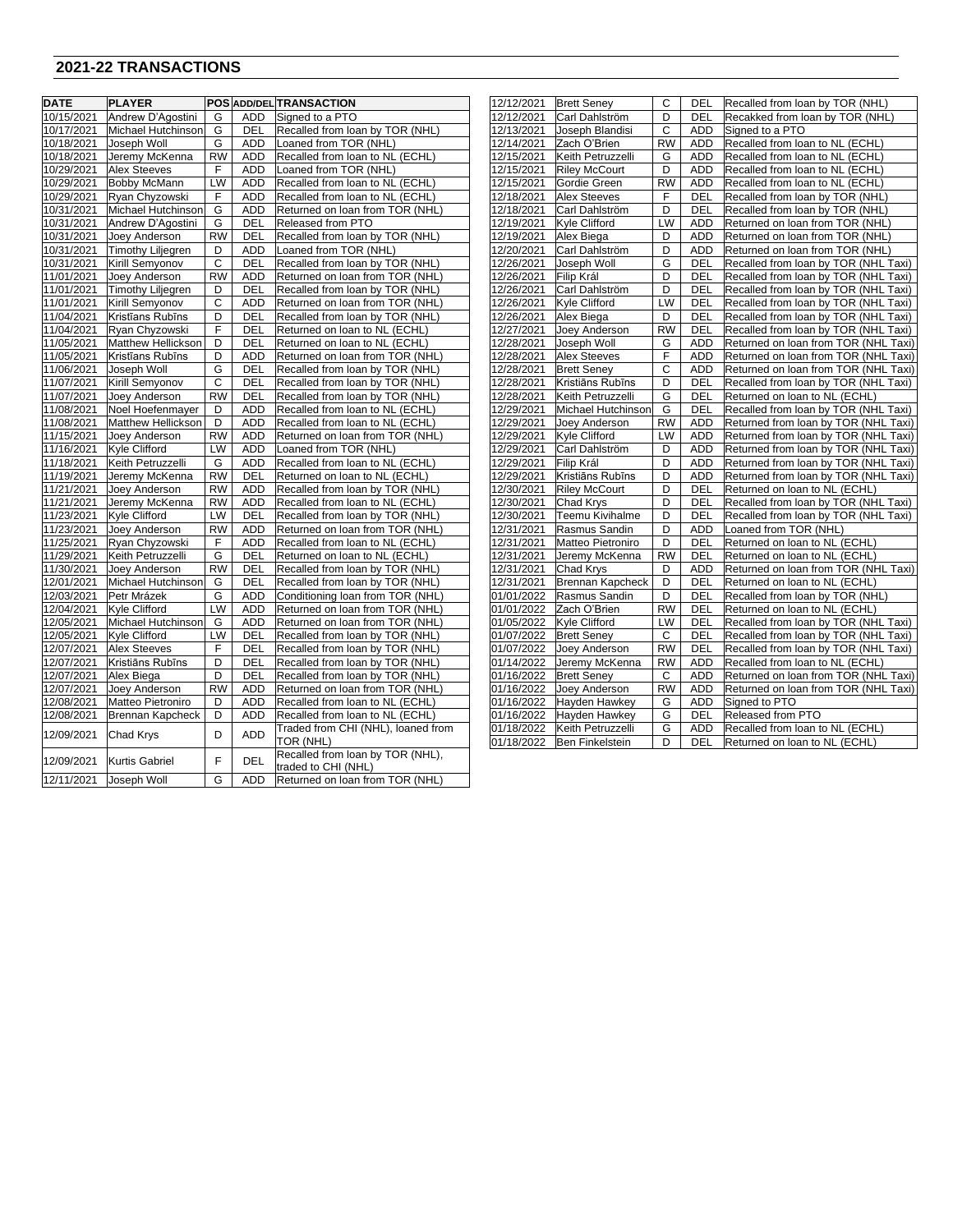## **2021-22 TEAM SHOTS**

| <b>STATISTIC</b>     | <b>TIME FRAME</b> | <b>CURRENT RECORD</b>                          | <b>DATE</b>              | <b>OPPONENT</b>                |
|----------------------|-------------------|------------------------------------------------|--------------------------|--------------------------------|
| Most shots for       | Game              | 41                                             | 10/24/2021               | Cleveland                      |
| Most shots for       | Period            | 17 $(1st period)$                              | 10/24/2021               | Cleveland                      |
| Fewest shots for     | Game              | 18                                             | 10/17/2021<br>11/20/2021 | Manitoba<br>Lehigh Valley      |
| Fewest shots for     | Period            | 4 ( $1st$ period)<br>4(3 <sup>rd</sup> period) | 11/05/2021<br>01/03/2022 | Rochester<br><b>Belleville</b> |
| Most shots against   | Game              | 47                                             | 11/21/2021<br>12/30/2021 | Cleveland<br><b>Belleville</b> |
| Most shots against   | Period            | 22                                             | 01/15/2022               | Hershey                        |
| Fewest shots against | Game              | 25                                             | 01/16/2022               | Lehigh Valley                  |
| Fewest shots against | Period            | 3(3 <sup>rd</sup> period)                      | 11/20/2021               | Lehigh Valley                  |

## **2021-22 SCORING**

| <b>STATISTIC</b>          | <b>TIME FRAME</b> | <b>CURRENT RECORD</b>                                                                                                              | <b>DATE</b>                                                                      | <b>OPPONENT</b>                                                                |
|---------------------------|-------------------|------------------------------------------------------------------------------------------------------------------------------------|----------------------------------------------------------------------------------|--------------------------------------------------------------------------------|
| Most goals scored         | Game              | 6                                                                                                                                  | 01/05/2022                                                                       | Utica                                                                          |
| Most goals scored         | Period            | 5 (1 <sup>st</sup> period)                                                                                                         | 01/10/2022                                                                       | Springfield                                                                    |
| Most goals allowed        | Game              | 7                                                                                                                                  | 10/23/2021                                                                       | Rochester                                                                      |
| Most goals allowed        | Period            | 4 (1 <sup>st</sup> period)                                                                                                         | 10/23/2021                                                                       | Rochester                                                                      |
| Most goals - both teams   | Game              | 11                                                                                                                                 | 11/17/2021<br>11/21/2021                                                         | Laval<br>Cleveland                                                             |
| Most goals - both teams   | Period            | 6(1 <sup>st</sup> period)                                                                                                          | 10/23/2021<br>01/10/2022                                                         | Rochester<br>Springfield                                                       |
| Most PP goals for         | Game              | $\overline{2}$                                                                                                                     | 11/21/2021<br>12/10/2021<br>12/15/2021<br>01/12/2022<br>01/16/2022               | Cleveland<br>Springfield<br>Syracuse<br><b>Belleville</b><br>Lehigh Valley     |
| Most PP goals against     | Game              | $\overline{2}$                                                                                                                     | 10/27/2021<br>11/06/2021<br>11/27/2021                                           | Laval<br>Utica<br>Cleveland                                                    |
| Most SH goals for         | Game              | 1                                                                                                                                  | 10/16/2021<br>10/30/2021<br>11/13/2021<br>12/10/2021<br>12/12/2021<br>01/05/2022 | Manitoba<br><b>Belleville</b><br>Chicago<br>Springfield<br>Providence<br>Utica |
| Most SH goals against     | Game              | 1                                                                                                                                  | 11/21/2021<br>01/15/2022                                                         | Laval<br>Hershey                                                               |
| Fastest goal for          | Game              | 1:40 (A. Suomela)                                                                                                                  | 01/10/2022                                                                       | Springfield                                                                    |
| Fastest goal for          | Period            | 0:19 (A. Steeves)                                                                                                                  | 11/06/2021                                                                       | Utica                                                                          |
| Fastest goal against      | Game              | 1:23 (J. Quinn)                                                                                                                    | 10/23/2021                                                                       | Rochester                                                                      |
| Fastest goal against      | Period            | $0.23$ (3 <sup>rd</sup> period - B. Gaunce)                                                                                        | 11/21/2021                                                                       | Cleveland                                                                      |
| Fastest two goals         | Game              | 0:21 (J. Ho-Sang, J. Anderson)<br>0:23 (J. Ho-Sang, B. McMann)<br>0:23 (J. Ho-Sang, R. Chyzowski)<br>0:23 (A. Suomela, C. Douglas) | 10/29/2021<br>10/30/2021<br>11/27/2021<br>12/30/2021                             | <b>Belleville</b><br><b>Belleville</b><br>Cleveland<br>Belleville              |
| Fastest two goals against | Game              | 0:24 (E. Tralmaks, O. Steen)                                                                                                       | 12/12/2021                                                                       | Providence                                                                     |
| Fastest three goals       | Game              | 3:35 (A. Suomela, A. Steeves, B.<br>McMann)                                                                                        | 01/10/2022                                                                       | Springfield                                                                    |
| Largest margin of victory | Game              | 4                                                                                                                                  | 10/16/2021<br>11/13/2021                                                         | Manitoba<br>Chicago                                                            |
| Largest margin of defeat  | Game              | 5                                                                                                                                  | 10/17/2021<br>10/27/2021                                                         | Manitoba<br>Laval                                                              |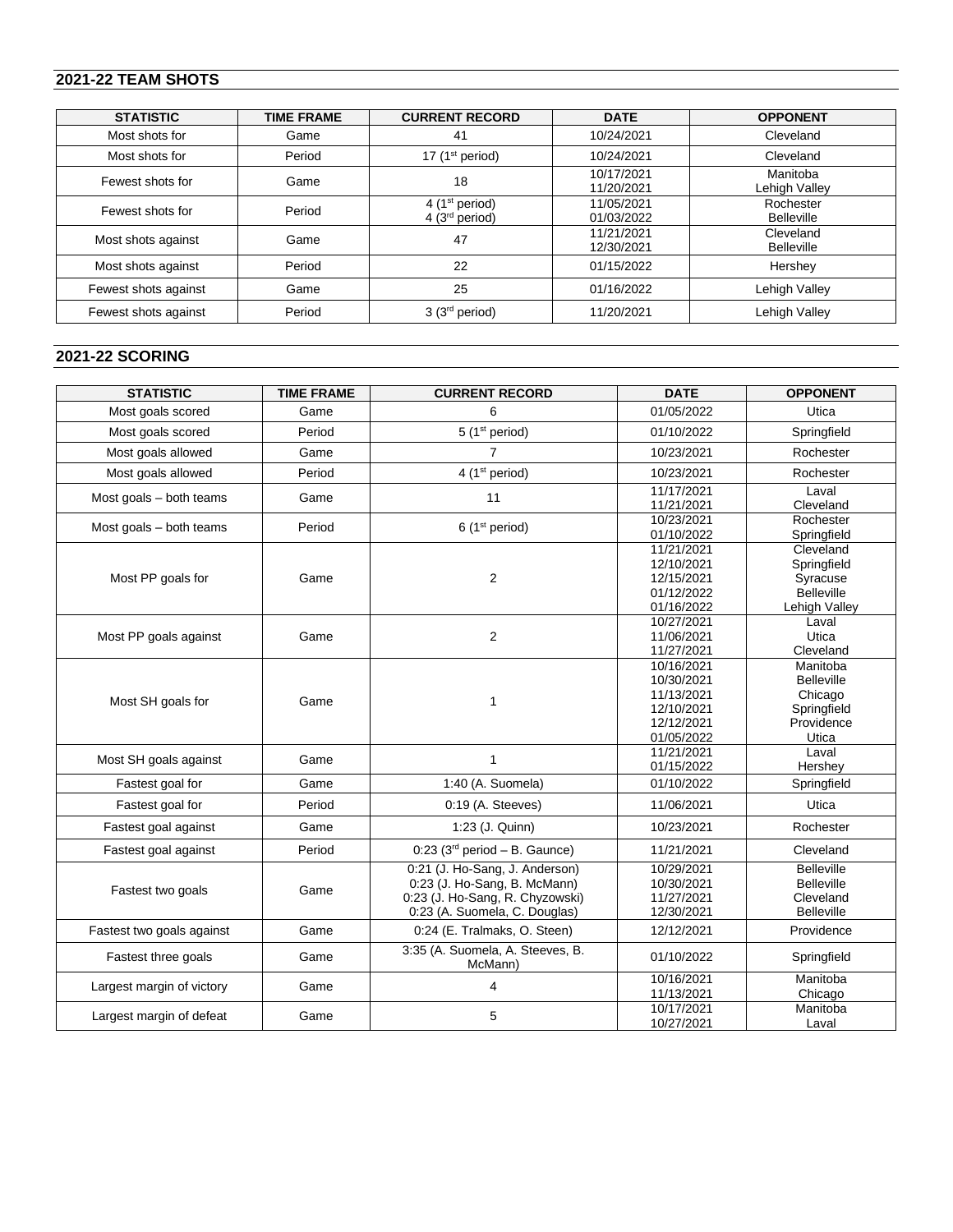## **2021-22 SPECIAL TEAMS STATISTICS**

|                     | <b>OVERALL POWER PLAY</b> |  |  |  |  |  |  |  |  |  |  |
|---------------------|---------------------------|--|--|--|--|--|--|--|--|--|--|
| 21/108 (19.4%)      |                           |  |  |  |  |  |  |  |  |  |  |
| <b>HOME PP</b>      | <b>ROAD PP</b>            |  |  |  |  |  |  |  |  |  |  |
| 12/57 (21.1%)       | 9/51 (17.6%)              |  |  |  |  |  |  |  |  |  |  |
| <b>LAST 5 GAMES</b> | <b>LAST 10 GAMES</b>      |  |  |  |  |  |  |  |  |  |  |
| 6/17 (35.3%)        | 11/40 (27.5%)             |  |  |  |  |  |  |  |  |  |  |
|                     |                           |  |  |  |  |  |  |  |  |  |  |

|                     | <b>OVERALL POWER PLAY</b> |                | <b>PLAYER</b>           | <b>GOALS</b> | <b>ASSISTS</b> | <b>POINTS</b> |
|---------------------|---------------------------|----------------|-------------------------|--------------|----------------|---------------|
|                     | 21/108 (19.4%)            |                | Josh Ho-Sang            | 5            |                |               |
| <b>HOME PP</b>      | <b>ROAD PP</b>            |                | <b>Brett Seney</b>      | 2            |                | 3             |
| 12/57 (21.1%)       | 9/51 (17.6%)              |                | Jack Kopacka            |              | $\Omega$       |               |
| <b>LAST 5 GAMES</b> | <b>LAST 10 GAMES</b>      |                | Joey Anderson           | 4            |                | 4             |
| 6/17(35.3%)         | 11/40 (27.5%)             |                | <b>Alex Steeves</b>     | $\Omega$     | 7              |               |
|                     |                           | <b>POINTS</b>  | Joseph Duszak           | $\Omega$     | 11             | 11            |
|                     |                           |                | Kirill Semyonov         | $\Omega$     |                |               |
|                     |                           | ≿              | Semyon Der-Arquchintsev |              | 6              | 7             |
|                     |                           |                | Pavel Gogolev           |              |                | 2             |
|                     |                           | <b>POWERPL</b> | Bobby McMann            | 3            | $\Omega$       | 3             |
|                     |                           |                | Filip Kràl              |              | 3              | 4             |
|                     |                           |                | Brennan Kapcheck        | $\Omega$     |                |               |
|                     |                           |                | Mac Hollowell           | $\Omega$     | 4              | 4             |
|                     |                           |                | Mikhail Abramov         |              |                | 2             |
|                     |                           |                | Joseph Blandisi         |              |                | 2             |
|                     |                           |                | Antti Suomela           | $\Omega$     |                |               |
|                     |                           |                | <b>Curtis Douglas</b>   | $\Omega$     | $\mathfrak{p}$ | 2             |

| #  | <b>GAME</b>   | <b>DATE</b> | %   | #  | <b>GAME</b>                        | <b>DATE</b> | %   | #  | <b>GAME</b>   | <b>DATE</b> | % | #  | <b>GAME</b>   | <b>DATE</b> | % |
|----|---------------|-------------|-----|----|------------------------------------|-------------|-----|----|---------------|-------------|---|----|---------------|-------------|---|
|    | VS MAN        | 10/16/2021  | 1/3 | 19 | <b>BRI</b><br>$^{\textregistered}$ | 12/11/2021  | 0/3 | 37 | @ CLE         | 02/03/2022  |   | 55 | VS WBS        | 03/23/2022  |   |
| 2  | VS MAN        | 10/17/2021  | 0/2 | 20 | $^{\circledR}$<br><b>PRO</b>       | 12/12/2021  | 0/2 | 38 | VS RCH        | 02/05/2022  |   | 56 | @ RCH         | 03/25/2022  |   |
| 3  | VS RCH        | 10/23/2021  | 0/0 | 21 | VS SYR                             | 12/15/2021  | 2/5 | 39 | VS UTI        | 02/16/2022  |   | 57 | <b>VS BRI</b> | 03/26/2022  |   |
| 4  | VS CLE        | 10/24/2021  | 0/2 | 22 | @ BEL                              | 12/30/2021  | 1/5 | 40 | @ BEL         | 02/18/2022  |   | 58 | @ ABB         | 03/29/2022  |   |
| 5  | @ LAV         | 10/27/2021  | 0/4 | 23 | <b>VS BEL</b>                      | 01/01/2022  | 1/6 | 41 | VS BEL        | 02/19/2022  |   | 59 | @ ABB         | 03/30/2022  |   |
| 6  | @ BEL         | 10/29/2021  | 1/7 | 24 | <b>VS BEL</b>                      | 01/03/2022  | 1/5 | 42 | <b>VS LAV</b> | 02/21/2022  |   | 60 | @ MAN         | 04/01/2022  |   |
|    | VS BEL        | 10/30/2021  | 1/3 | 25 | VS UTI                             | 01/05/2022  | 0/0 | 43 | <b>VS LAV</b> | 02/23/2022  |   | 61 | @ MAN         | 04/03/2022  |   |
| 8  | @ RCH         | 11/05/2021  | 1/6 | 26 | VS SPR                             | 01/10/2022  | 1/5 | 44 | @ RCH         | 02/26/2022  |   | 62 | <b>VS SYR</b> | 04/06/2022  |   |
| 9  | @ UTI         | 11/06/2021  | 0/3 | 27 | <b>VS BEL</b>                      | 01/12/2022  | 2/6 | 45 | VS RCH        | 02/27/2022  |   | 63 | VS GR         | 04/09/2022  |   |
| 10 | @ CHI         | 11/13/2021  | 0/2 | 28 | @ HER                              | 01/15/2022  | 1/4 | 46 | VS ABB        | 03/02/2022  |   | 64 | VS GR         | 04/10/2022  |   |
| 11 | @ CHI         | 11/14/2021  | 0/5 | 29 | @ LHV                              | 01/16/2022  | 2/2 | 47 | @ CLE         | 03/05/2022  |   | 65 | VS HFD        | 04/15/2022  |   |
| 12 | <b>VS LAV</b> | 11/17/2021  | 0/4 | 30 | @ HFD                              | 01/19/2022  |     | 48 | VS ABB        | 03/09/2022  |   | 66 | @ SYR         | 04/16/2022  |   |
| 13 | VS LV         | 11/20/2021  | 0/4 | 31 | @ WBS                              | 01/21/2022  |     | 49 | @ UTI         | 03/11/2022  |   | 67 | @ BEL         | 04/20/2022  |   |
| 14 | VS CLE        | 11/21/2021  | 2/3 | 32 | @WBS                               | 01/22/2022  |     | 50 | @ SYR         | 03/12/2022  |   | 68 | @ LAV         | 04/22/2022  |   |
| 15 | @ CLE         | 11/26/2021  | 1/4 | 33 | @ GR                               | 02/24/2022  |     | 51 | VS HER        | 03/17/2022  |   | 69 | VS BEL        | 04/24/2022  |   |
| 16 | VS CLE        | 11/27/2021  | 1/4 | 34 | @ BEL                              | 02/28/2022  |     | 52 | VS CHI        | 03/19/2022  |   | 70 |               |             |   |
| 17 | VS LAV        | 12/05/2021  | 0/5 | 35 | @ BEL                              | 01/29/2022  |     | 53 | VS CHI        | 03/20/2022  |   | 71 |               |             |   |
| 18 | @ SPR         | 12/10/2021  | 2/4 | 36 | @ GR                               | 02/02/2022  |     | 54 | <b>VS WBS</b> | 03/22/2022  |   | 72 |               |             |   |

| <b>OVERALL PENALTY KILL</b> |                      |  |  |  |  |  |  |  |  |
|-----------------------------|----------------------|--|--|--|--|--|--|--|--|
| 96/115 (83.5%)              |                      |  |  |  |  |  |  |  |  |
| <b>HOME PK</b>              | <b>ROAD PK</b>       |  |  |  |  |  |  |  |  |
| 54/65 (83.1%)               | 41/50 (82.0%)        |  |  |  |  |  |  |  |  |
| <b>LAST 5 GAMES</b>         | <b>LAST 10 GAMES</b> |  |  |  |  |  |  |  |  |
| 13/16 (81.3%)               | 27/32 (84.4%)        |  |  |  |  |  |  |  |  |

|                                             | <b>OVERALL PENALTY KILL</b> |                    | <b>PLAYER</b>             | <b>GOALS</b> | <b>ASSISTS</b> | <b>POINTS</b> |
|---------------------------------------------|-----------------------------|--------------------|---------------------------|--------------|----------------|---------------|
|                                             | 96/115 (83.5%)              |                    | <b>Brett Seney</b>        |              | 0              |               |
| <b>HOME PK</b>                              | <b>ROAD PK</b>              |                    | <b>Alex Steeves</b>       |              | $\Omega$       |               |
| 41/50 (82.0%)<br>54/65 (83.1%)              |                             |                    | Marc Michaelis            |              |                | 2             |
| <b>LAST 5 GAMES</b><br><b>LAST 10 GAMES</b> |                             |                    | Filip Král                | $\Omega$     | 2              | 2             |
| 13/16 (81.3%)<br>27/32 (84.4%)              |                             |                    | Mikhail Abramov           | 0            |                |               |
|                                             |                             | <b>POINTS</b>      | Alex Biega                | $\Omega$     |                |               |
|                                             |                             |                    | Joey Anderson             | 2            | O              | 2             |
|                                             |                             |                    | Joseph Duszak             | 0            |                |               |
|                                             |                             |                    | Josh Ho-Sang              | $\Omega$     |                |               |
|                                             |                             |                    | Joseph Blandisi           | $\Omega$     |                |               |
|                                             |                             |                    | <b>Matthew Hellickson</b> | 0            |                |               |
|                                             |                             | <b>SHORTHANDED</b> | Bobby McMann              |              | O              |               |
|                                             |                             |                    | Mikhail Abramov           | $\Omega$     |                |               |

| #  | <b>GAME</b>   | <b>DATE</b> | %   | #  | <b>GAME</b>                  | <b>DATE</b> | %   | #  | <b>GAME</b>   | <b>DATE</b> | $\frac{9}{6}$ | #  | <b>GAME</b>   | <b>DATE</b> | % |
|----|---------------|-------------|-----|----|------------------------------|-------------|-----|----|---------------|-------------|---------------|----|---------------|-------------|---|
|    | VS MAN        | 10/16/2021  | 6/6 | 19 | @ BRI                        | 12/11/2021  | 3/4 | 37 | @ CLE         | 02/03/2022  |               | 55 | VS WBS        | 03/23/2022  |   |
|    | VS MAN        | 10/17/2021  | 4/5 | 20 | <b>PRO</b><br>$^{\circledR}$ | 12/12/2021  | 2/3 | 38 | VS RCH        | 02/05/2022  |               | 56 | @ RCH         | 03/25/2022  |   |
|    | VS RCH        | 10/23/2021  | 1/1 | 21 | VS SYR                       | 12/15/2021  | 1/2 | 39 | VS UTI        | 02/16/2022  |               | 57 | <b>VS BRI</b> | 03/26/2022  |   |
|    | VS CLE        | 10/24/2021  | 4/5 | 22 | @ BEL                        | 12/30/2021  | 3/3 | 40 | @ BEL         | 02/18/2022  |               | 58 | @ ABB         | 03/29/2022  |   |
| 5  | @ LAV         | 10/27/2021  | 6/8 | 23 | <b>VS BEL</b>                | 01/01/2022  | 4/4 | 41 | VS BEL        | 02/19/2022  |               | 59 | @ ABB         | 03/30/2022  |   |
| 6  | @ BEL         | 10/29/2021  | 3/3 | 24 | <b>VS BEL</b>                | 01/03/2022  | 4/4 | 42 | <b>VS LAV</b> | 02/21/2022  |               | 60 | @ MAN         | 04/01/2022  |   |
|    | VS BEL        | 10/30/2021  | 4/5 | 25 | VS UTI                       | 01/05/2022  | 2/3 | 43 | <b>VS LAV</b> | 02/23/2022  |               | 61 | @ MAN         | 04/03/2022  |   |
| 8  | @ RCH         | 11/05/2021  | 2/2 | 26 | <b>VS SPR</b>                | 01/10/2022  | 2/3 | 44 | @ RCH         | 02/26/2022  |               | 62 | <b>VS SYR</b> | 04/06/2022  |   |
| 9  | @ UTI         | 11/06/2021  | 3/5 | 27 | <b>VS BEL</b>                | 01/12/2022  | 4/4 | 45 | <b>VS RCH</b> | 02/27/2022  |               | 63 | VS GR         | 04/09/2022  |   |
| 10 | @ CHI         | 11/13/2021  | 6/6 | 28 | @ HER                        | 01/15/2022  | 2/3 | 46 | VS ABB        | 03/02/2022  |               | 64 | VS GR         | 04/10/2022  |   |
| 11 | @ CHI         | 11/14/2021  | 2/3 | 29 | @ LHV                        | 01/16/2022  | 3/3 | 47 | @ CLE         | 03/05/2022  |               | 65 | <b>VS HFD</b> | 04/15/2022  |   |
| 12 | <b>VS LAV</b> | 11/17/2021  | 5/6 | 30 | @ HFD                        | 01/19/2022  |     | 48 | <b>VS ABB</b> | 03/09/2022  |               | 66 | @ SYR         | 04/16/2022  |   |
| 13 | VS LV         | 11/20/2021  | 4/4 | 31 | @ WBS                        | 01/21/2022  |     | 49 | @ UTI         | 03/11/2022  |               | 67 | @ BEL         | 04/20/2022  |   |
| 14 | VS CLE        | 11/21/2021  | 3/4 | 32 | @WBS                         | 01/22/2022  |     | 50 | @ SYR         | 03/12/2022  |               | 68 | @ LAV         | 04/22/2022  |   |
| 15 | @ CLE         | 11/26/2021  | 1/2 | 33 | @ GR                         | 02/24/2022  |     | 51 | VS HER        | 03/17/2022  |               | 69 | <b>VS BEL</b> | 04/24/2022  |   |
| 16 | VS CLE        | 11/27/2021  | 3/5 | 34 | @ BEL                        | 02/28/2022  |     | 52 | VS CHI        | 03/19/2022  |               | 70 |               |             |   |
| 17 | <b>VS LAV</b> | 12/05/2021  | 3/4 | 35 | @ BEL                        | 01/29/2022  |     | 53 | VS CHI        | 03/20/2022  |               | 71 |               |             |   |
| 18 | @ SPR         | 12/10/2021  | 5/5 | 36 | @ GR                         | 02/02/2022  |     | 54 | <b>VS WBS</b> | 03/22/2022  |               | 72 |               |             |   |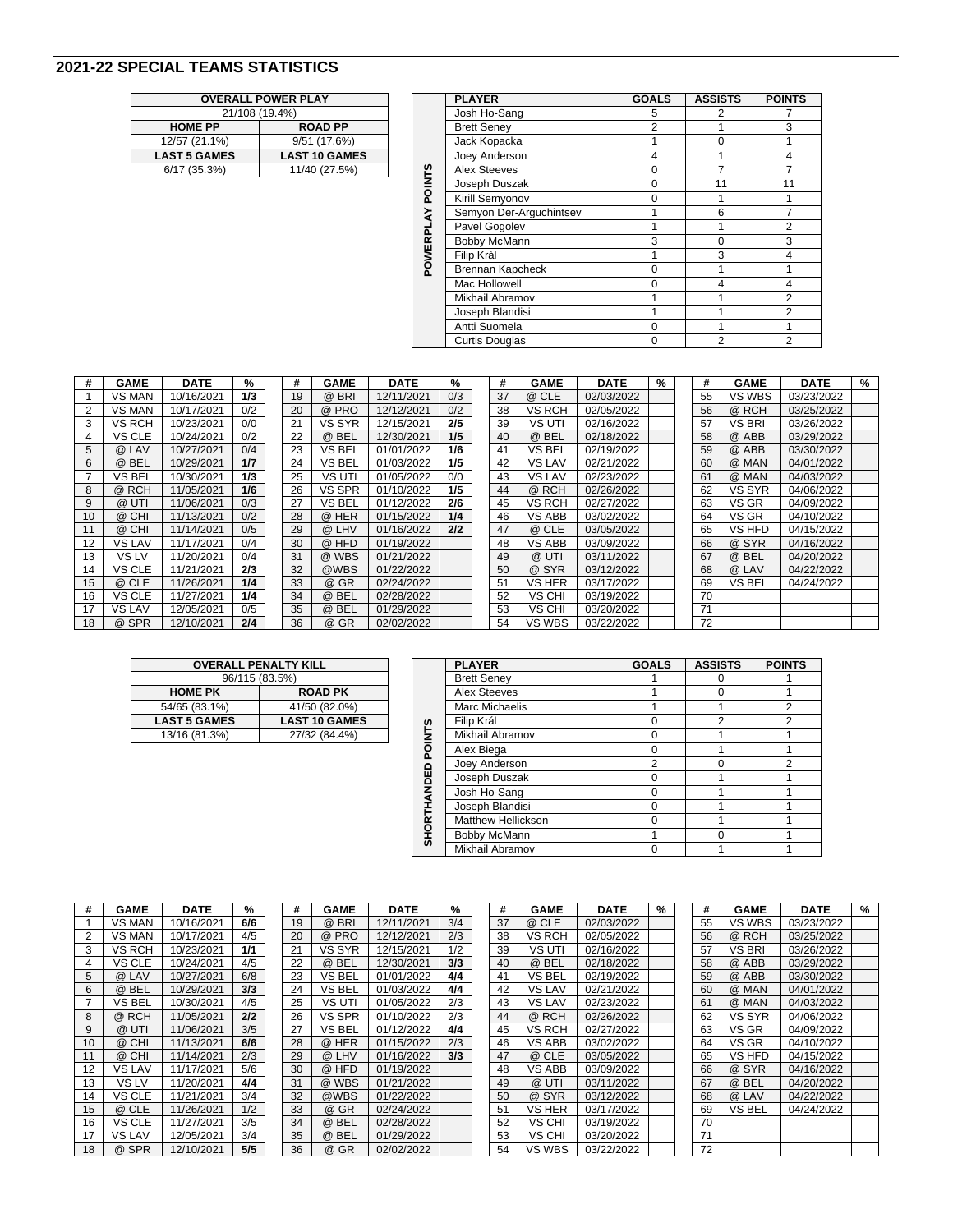### **2021-22 TEAM STREAKS**

| <b>STATISTIC</b>            | # OF GAMES | # OF POINTS EARNED /<br><b>LOST</b> | <b>START DATE / END DATE</b> |
|-----------------------------|------------|-------------------------------------|------------------------------|
| Longest winning streak      |            |                                     | 01/03/2022 to current        |
| Longest losing streak       |            | n                                   | 12/11/2021 to 12/15/2021     |
| Longest point streak        |            | 12                                  | 01/03/2022 to current        |
| Longest home winning streak |            | 8                                   | 01/03/2022 to current        |
| Longest home losing streak  |            | 6                                   | 12/05/2021 to 01/01/2022     |
| Longest home point streak   | ิค         | $11(4-1-1)$                         | 10/24/2021 to 11/27/2021     |
| Longest road winning streak |            | 6                                   | 12/30/2022 to current        |
| Longest road losing streak  |            |                                     | 12/10/2021 to 12/12/2021     |
| Longest road point streak   |            | 6                                   | 01/03/2022 to current        |

#### **TORONTO MARLIES ALL-TIME REGULAR SEASON LEADERS**

**GOALS**

#### **POINTS**

1. Kris Newbury 168<br>2. Ryan Hamilton 166 2. Ryan Hamilton 166<br>3. Mike Zigomanis 156 3. Mike Zigomanis

- T.J. Brennan 156<br>Alex Foster 150
- 5. Alex Foster
- **GAMES PLAYED**
- 1. Alex Foster 312<br>2. Greg Scott 270
- 2. Greg Scott
- 3. Korbinian Holzer 267<br>4. Ryan Hamilton 258
- 4. Ryan Hamilton 258<br>5. Ben Ondrus 254
- 5. Ben Ondrus

#### **GAMES PLAYED (Goalies)**

1. Justin Pogge 142

- 2. Garret Sparks 121<br>3. Antoine Bibeau 104
- 3. Antoine Bibeau 104<br>4. Ben Scrivens 94 4. Ben Scrivens
- 5. Jussi Rynas 73
- 

**\*Bold indicates current players**

#### **ASSISTS**

1. Ryan Hamilton 94<br>2. Jeremy Williams 74 2. Jeremy Williams 74<br>3. Matt Frattin 62 3. Matt Frattin 4. Alex Foster 58<br>5. Jerry D'Amigo 57 5. Jerry D'Amigo **POWER PLAY GOALS** 1. Jeremy Williams 35<br>2. Brad Leeb 23 2. Brad Leeb Chris Mueller 23<br>Ryan Hamilton 21

| 4. Ryan Hamilton    | 21 |
|---------------------|----|
| 5. Multiple players | 18 |
|                     |    |
| <b>WINS</b>         |    |
| 1. Garret Sparks    | 80 |
| 2. Justin Pogge     | 71 |
| 3. Antoine Bibeau   | 56 |

4. Ben Scrivens

3. Antoine Bibeau 56

5. Drew MacIntyre 42

#### 1. Mike Zigomanis 116<br>2. Jeremy Bracco 113 2. Jeremy Bracco 113<br>3. Kris Newbury 112 3. Kris Newbury

4. T.J. Brennan 103<br>5. Bates Battaglia 195 5. Bates Battaglia

## **SHORTHANDED GOALS**

1. Ryan Hamilton 9<br>2. Alex Foster 7 2. Alex Foster 3. Kris Newbury 5<br>Brett Engelhardt 5 Brett Engelhardt 5<br>Ben Ondrus 5 Ben Ondrus **SHUTOUTS** 1. Garret Sparks 2. Antoine Bibeau 10

#### **PENALTY MINUTES**

| 1. Kris Newbury           | 475 |
|---------------------------|-----|
| 2. Rich Clune             | 450 |
| 3. Jay Rosehill           | 360 |
| 4. Sam Carrick            | 335 |
| 5. Andre Deveaux          | 330 |
| <b>GAME-WINNING GOALS</b> |     |
| 1. Jeremy Williams        | 19  |
| 2. Matt Frattin           | 14  |
| 3. Kris Newbury           | 13  |
| 4. Ryan Hamilton          | 12  |
| 5. Brendan Leipsic        | 11  |
| <b>COACHING WINS</b>      |     |
| 1. Sheldon Keefe          | 199 |
| 2. Dallas Eakins          | 157 |
| 3. Greg Gilbert           | 123 |
| 4. Steve Spott            | 45  |
|                           |     |

**Greg Moore 45**

| 2. Antoine Bibeau   |   |
|---------------------|---|
| 3. Jussi Rynnas     | 8 |
| <b>Ben Scrivens</b> | 8 |
| 5. Justin Pogge     |   |

| 15 | 1. Sheldon Kee  |
|----|-----------------|
| 10 | 2. Dallas Eakin |
| 8  | 3. Greg Gilbert |
| R  | 4. Steve Spott  |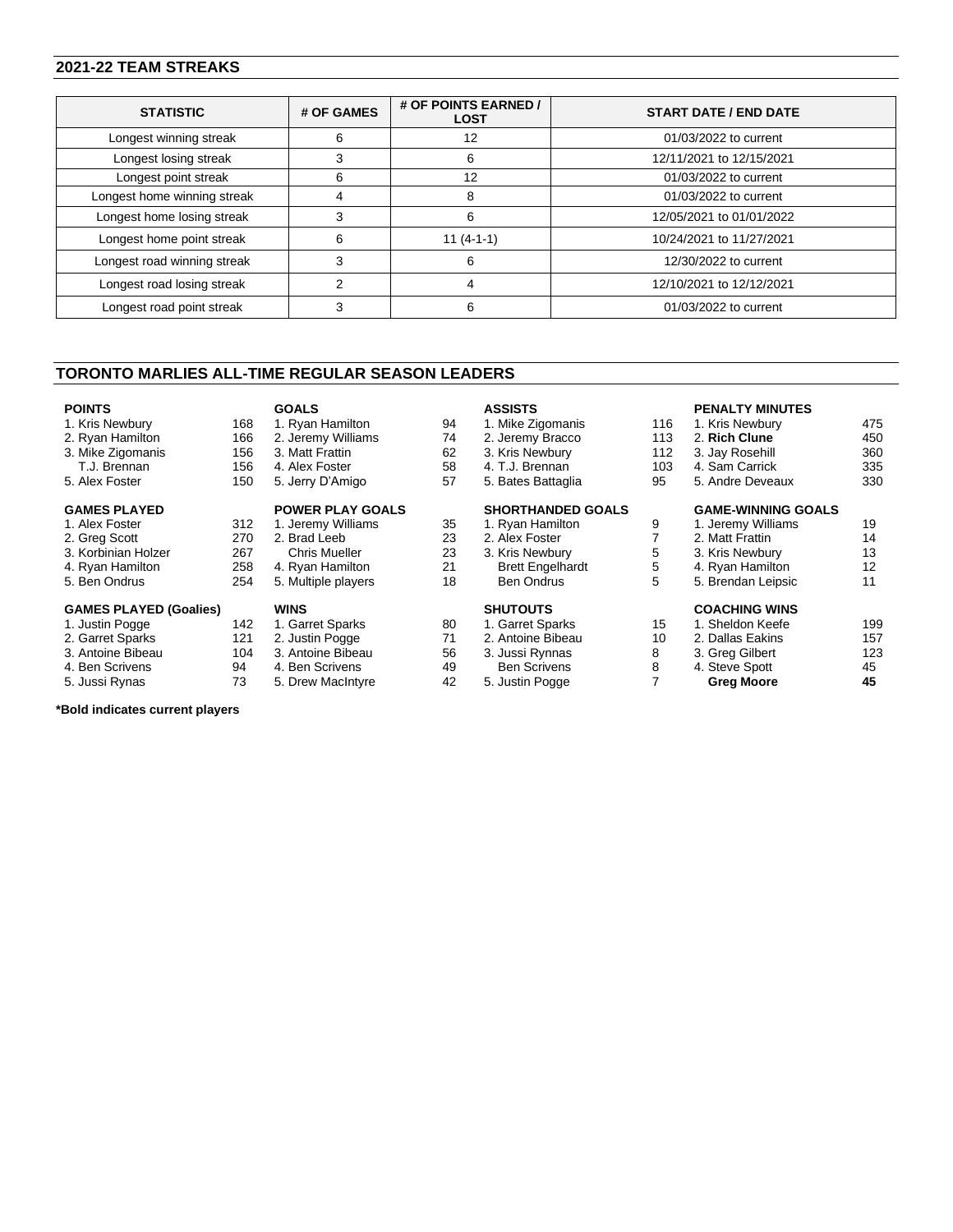### **THE LAST TIME THE MARLIES…**

**Shutout an Opponent at Home** March 24, 2021 (J. Woll) 3-0 W vs. Belleville

**Shutout an Opponent on Road** May 17, 2021 (M. Hutchinson) 2-0 W @ Laval

**Were Shutout at Home** October 17, 2021 (M. Berdin) 5-0 L vs. Manitoba

**Were Shutout on Road** October 27, 2021 (C. Primeau) 5-0 L @ Laval

**Scored 10 or more Goals** February 27, 2016 – 10-5 W vs. Rochester

**Scored 9 Goals** March 11, 2016 - 9-2 W @ Portland

**Scored 8 Goals** November 16, 2019 – 8-4 W vs Texas

**Allowed 10 or more Goals** NEVER

**Allowed 9 Goals** January 5, 2011 – 9-3 L @ Chicago

**Allowed 8 Goals** February 26, 2021 at Stockton  $-8-1$  L  $@$ **Stockton** 

**Recorded 20 or more Shots – Period** February 24, 2021 (20 shots,  $3<sup>rd</sup>$  period) 4-2 L @ Stockton

**Allowed 20 or more Shots – Period** January 15, 2022 (22 shots, 1<sup>st</sup> period) 6-5 OT/W @ Hershey

**Recorded 50 or more Shots – Game** March 4, 2018 (51 shots) 4-1 W @ Belleville

**Allowed 2 PP Goals** November 27, 2021 – 4-3 OT/W vs. Cleveland

**Allowed 3+ PP Goals** February 26, 2021 (3 goals) 8-1 L @ **Stockton** 

**Scored a SH Goal** January 5, 2022 (J. Anderson) 6-4 W vs. Utica

**Allowed a SH Goal** January 15, 2022 (A. Jonsson-Fjallby) 4-3 OT/W @ Hershey

**Scored an Empty Net Goal**  January 12, 2022 (A. Suomela) 4-2 W vs. **Belleville** 

**Allowed an Empty Net Goal** November 6, 2021 (G. Clarke, J. Gambardella) – 5-2 L  $@$  Utica

**Won a Game at Home in OT** November 27, 2021 (A. Steeves – GWG) 4-3 OT/W vs. Cleveland

**Won a Game on Road in OT** January 16, 2022 (J. Anderson – GWG) 4-3 OT/W @ Lehigh Valley

**Lost a Game at Home in OT**  November 21, 2021 (T. Sikura – GWG) 6-5 OT/L vs. Cleveland

**Lost a Game on Road in OT**  January 25, 2020 (S. Matteau – GWG) 5-4 OT/L @ Cleveland

**Won in a Shoot-Out at Home**  October 24, 2021 (M. Abramov – SWG) 3-2 SO/W vs. Cleveland

**Won in a Shoot-Out on Road**  January 26, 2019 (G. Gagné – SWG) 3-2 SO/W @ Belleville

**Lost in a Shoot-Out at Home**  November 17, 2021 (R. Harvey-Pinard – SWG) 6-5 SO/L vs. Laval

**Lost in a Shoot-Out on Road**  March 14, 2021 (A. Belzile – SWG) 5-4 SO/L @ Laval

**Recorded 40-49 Shots – Game** March 19, 2021 (45 shots) 3-2 L @ Belleville

**Allowed 50 or More Shots –Game** May 4, 2021 (44 – J. Woll, E. K) 4-3 OT/W  $@$  Laval

**Allowed 40-49 Shots – Game** January 15, 2022 (44 – E. Källgren, J. Woll) 4-3 OT/W @ Hershey

**Scored on a Penalty Shot** December 21, 2019 (M. Marchment) 7-3 W @ Belleville

**Stopped on a Penalty-Shot** May 2, 2021 (C. Rosen vs. M. Sogaard) 4-1 L vs. Belleville

**Allowed Goal on Penalty-Shot** December 2, 2018 (C. Conner) – 5-2 L vs. Lehigh Valley

**Stopped Goal on a Penalty-Shot** January 18, 2020 (J. Kuokkanen vs. K. Kaskisuo) 4-3 SO/L @ Charlotte

**Scored a Hat Trick at Home** December 1, 2019 (A. Brooks) – 5-3 W vs. Utica

**Scored a Hat Trick on Road**  January 16, 2022 (J. Anderson) – 4-3 OT/W @ Lehigh Valley

**Allowed a Hat Trick at Home** April 3, 2021 (E. Sokolov) 7-2 L vs. **Belleville** 

**Allowed a Hat Trick on Road** February 28, 2020 (R. Boucher) 7-3 L @ Utica

**One Opponent Scored 4+ Goals** January 11, 2011 (Dawes – 4 goals) 9-3 L @ Chicago

**Opponent records 4+ points** February 28, 2020 (R. Boucher – 3 G, 2 A) 7-3 L @ Utica

**Scored 2 PP Goals** January 16, 2022 – 4-3 OT/W @ Lehigh Valley

**Scored 3+ PP Goals** December 11, 2019 (3 goals) – 6-4 L @ **Utica** 

**Marlie Scores 4 Goals – Game** February 8, 2009 (Stapleton, 4) – 10-5 W vs. Grand Rapids

**Marlie Scores 5+ Goals – Game** February 18, 2009 (J. Tlusty, 5) 8-5 W vs. Syracuse

**Marlie records 4+ Points – Game** February 15, 2020 (J. Duszak – 4 A) 7-6 W vs. Belleville

**Marlie records 5+ Points – Game** February 27, 2016 (T. Brennan; 2 G, 3 A) – 10-5 W vs. Rochester